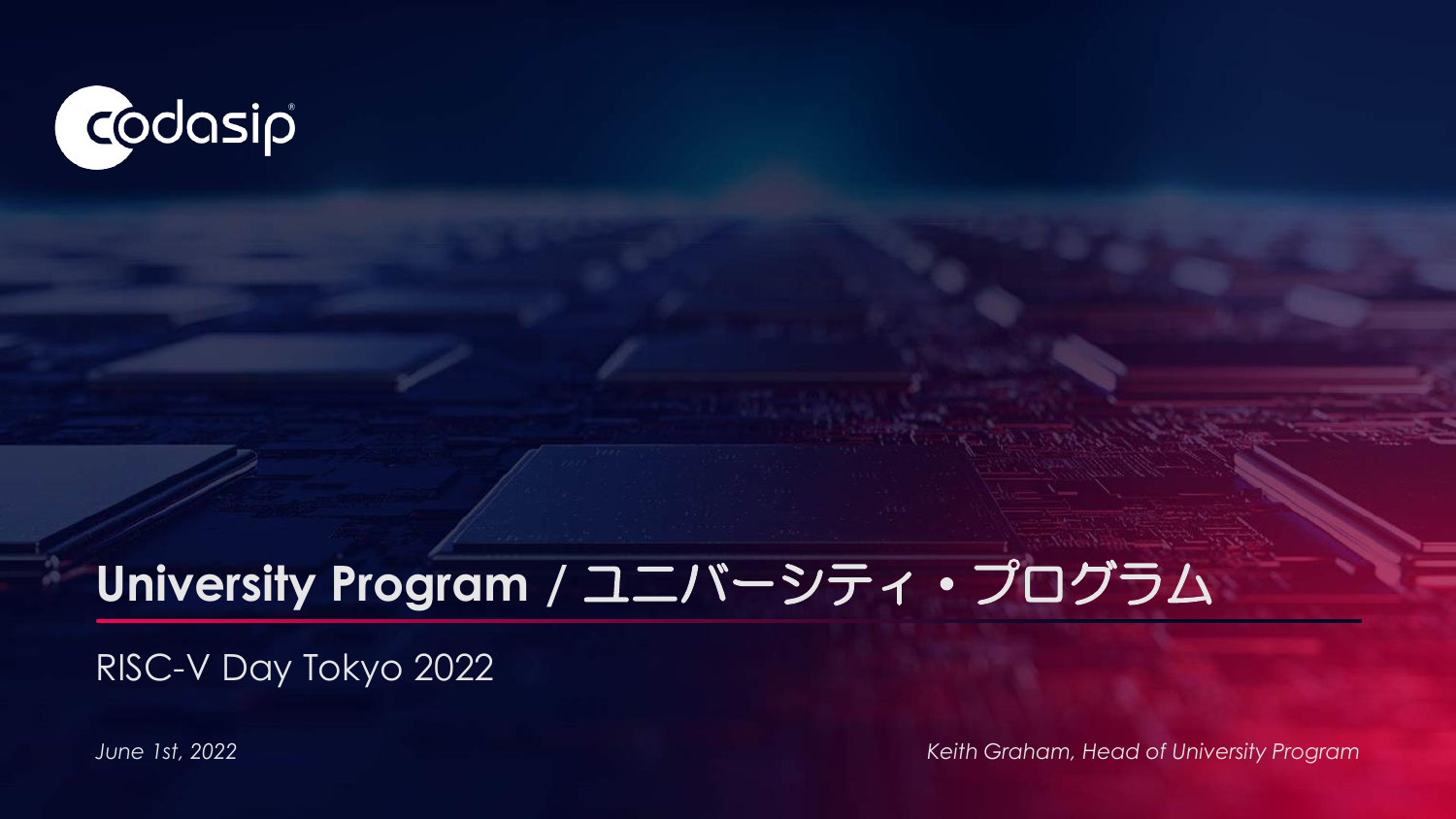### **A New Golden Era**

- The 1980s was a Processor Design golden era
	- x86, ARM, PPC, MIPS, HPPA, VAX, Alpha, startups, and many more
- By the 1990s the cost of software support ended this golden era
	- Mainstream processing consolidated around x86 and ARM closed architectures
	- Customizing processors not feasible for most universities and companies due to lack of access to Processor Intellectual Property (IP)
- In 2022, we are at the start of a new golden era for Processor Engineering?
	- RISCV's open Instruction Set Architecture (ISA) enables access to all, small and large universities, companies, and start-ups
	- Customization through adding resources, and not taking resources away, enables customized processor to access open source software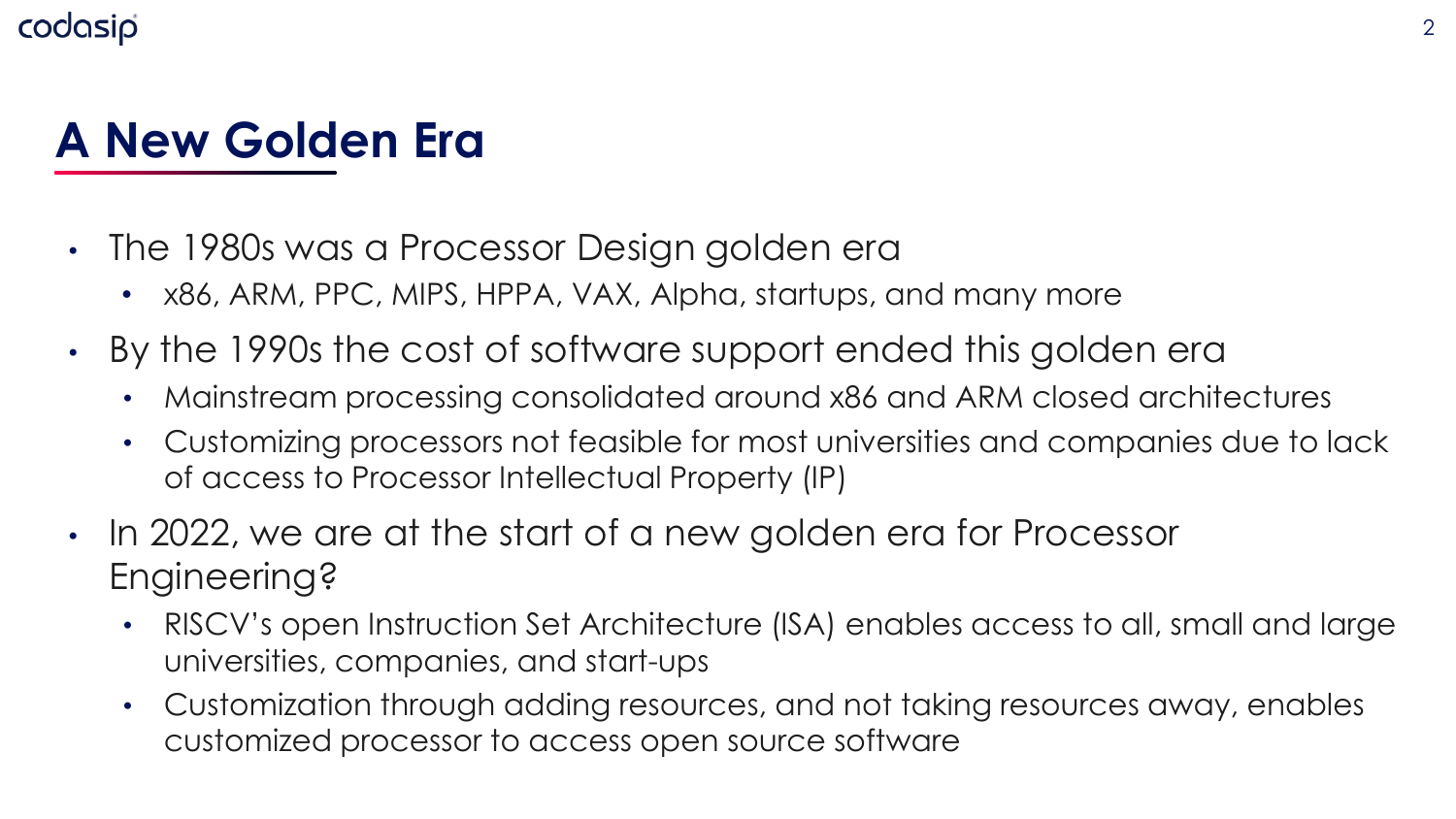

- 1980年代はプロセッサー設計の黄金時代であった
	- x86, ARM, PPC, MIPS, HPPA, VAX, Alpha, SH, スタートアップ, それ以外も多数
- 1990年代、ソフトウェアの台頭がこの黄金時代を終わらせた
	- 多くのプロセッシング処理は、はx86とARMの閉鎖的アーキテクチャに集約された
	- プロセッサの知的財産(IP)に立ち入れないため、多くの大学や企業ではプロセッサの カスタマイズは実現不可能となった
- 2022年、プロセッサーエンジニアリングの新たな黄金時代の幕開けか?
	- RISC-Vのオープンな命令セットアーキテクチャ(ISA)により、大小の大学、企業、スタ ートアップ企業など、あらゆる人がプロセッサ エンジニアリング可能に
	- リソースを追加することによるカスタマイズは、リソースを奪うことなく、カスタマイズ されたプロセッサがオープン・ソース・ソフトウェアを活用できます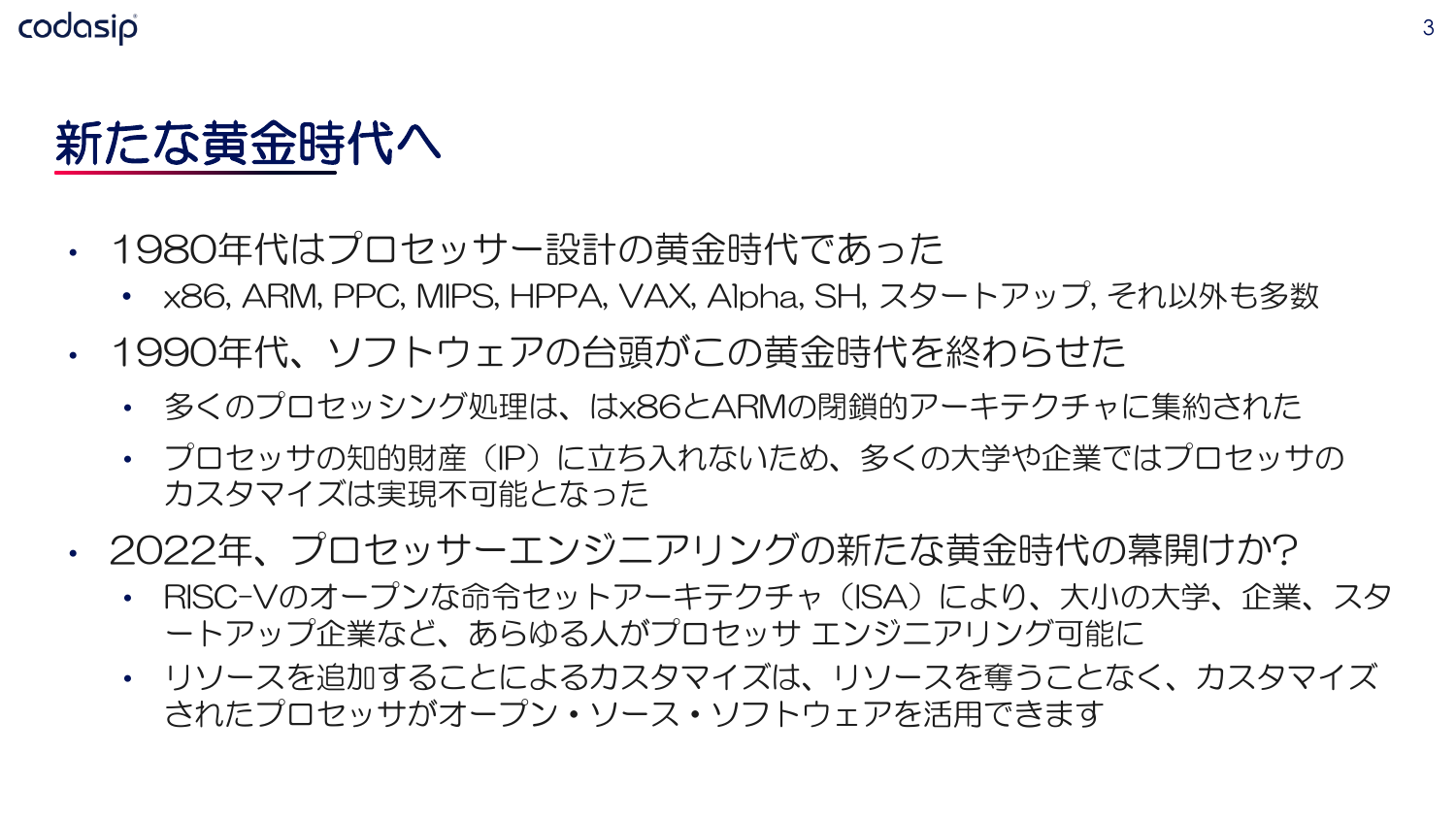## **Why a University Program?**

• Spur innovation to solve tomorrow's computational problems through promoting research Intelligent



- Spur the next generation of Processor Engineers through augmenting curriculum
	- Undergraduate students developing a 5-stage RISCV32i processor
	- Graduate students modifying and integrating RISCV cores into System-on-Chips
- Spur the open exchange of knowledge and mutual support to create an environment that will encourage interest in Processor Engineering and accelerate new solutions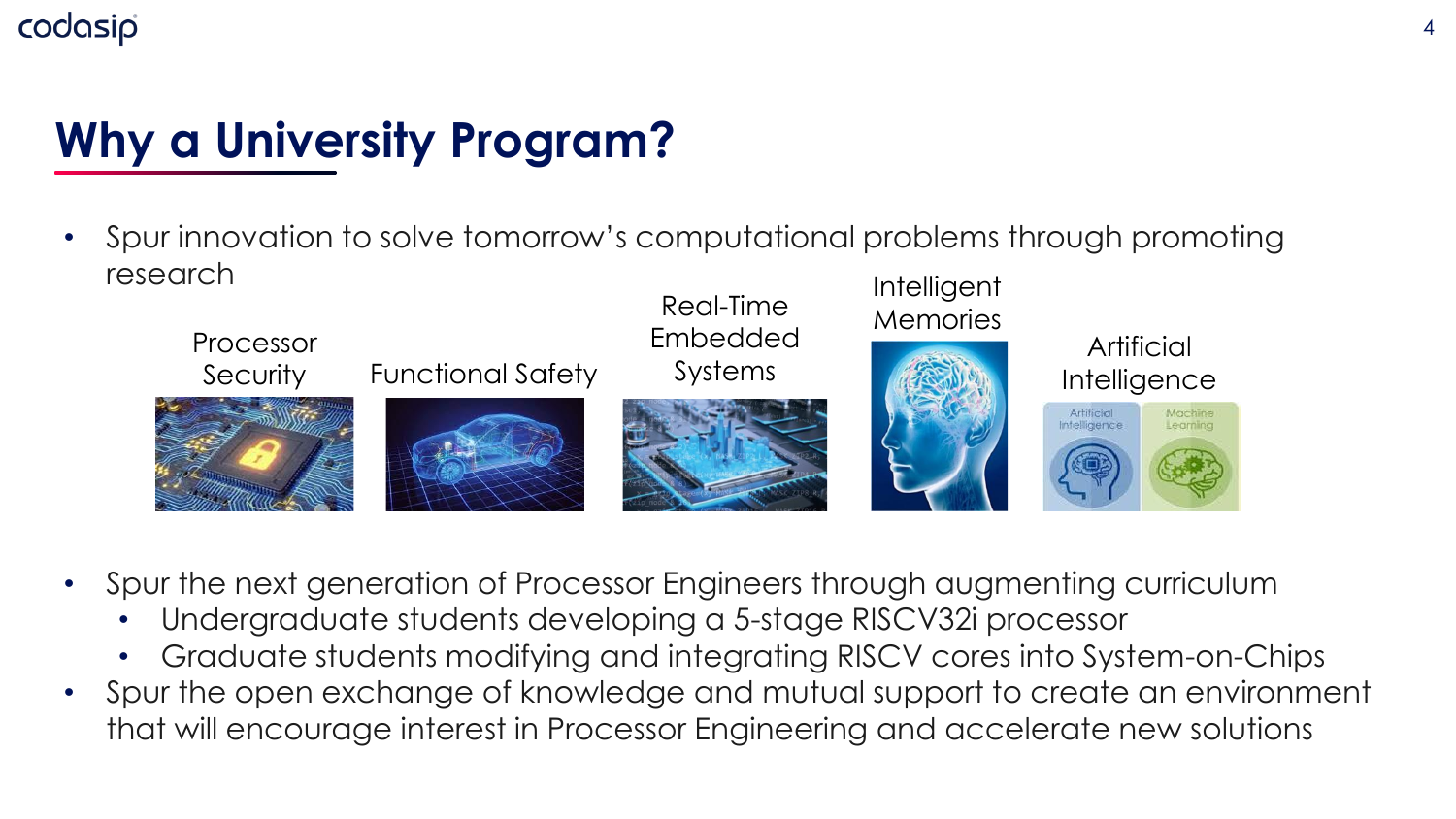### なぜユニバーシティ・プログラムなのか??

• 研究を推進し、未来のコンピューティング問題を解決できるイノベーションを促進する



- カリキュラムの充実による次世代プロセッサーエンジニアの育成
	- 学士向け5ステージRISC-V32Iプロセッサ開発
	- 修士向けRISC-Vコアの修正とSoCへのインテグレーション
- オープンな知識の交換と相互支援を促進し、プロセッサーエンジニアリングへの関心を高め、 新しいソリューションを促進する環境を構築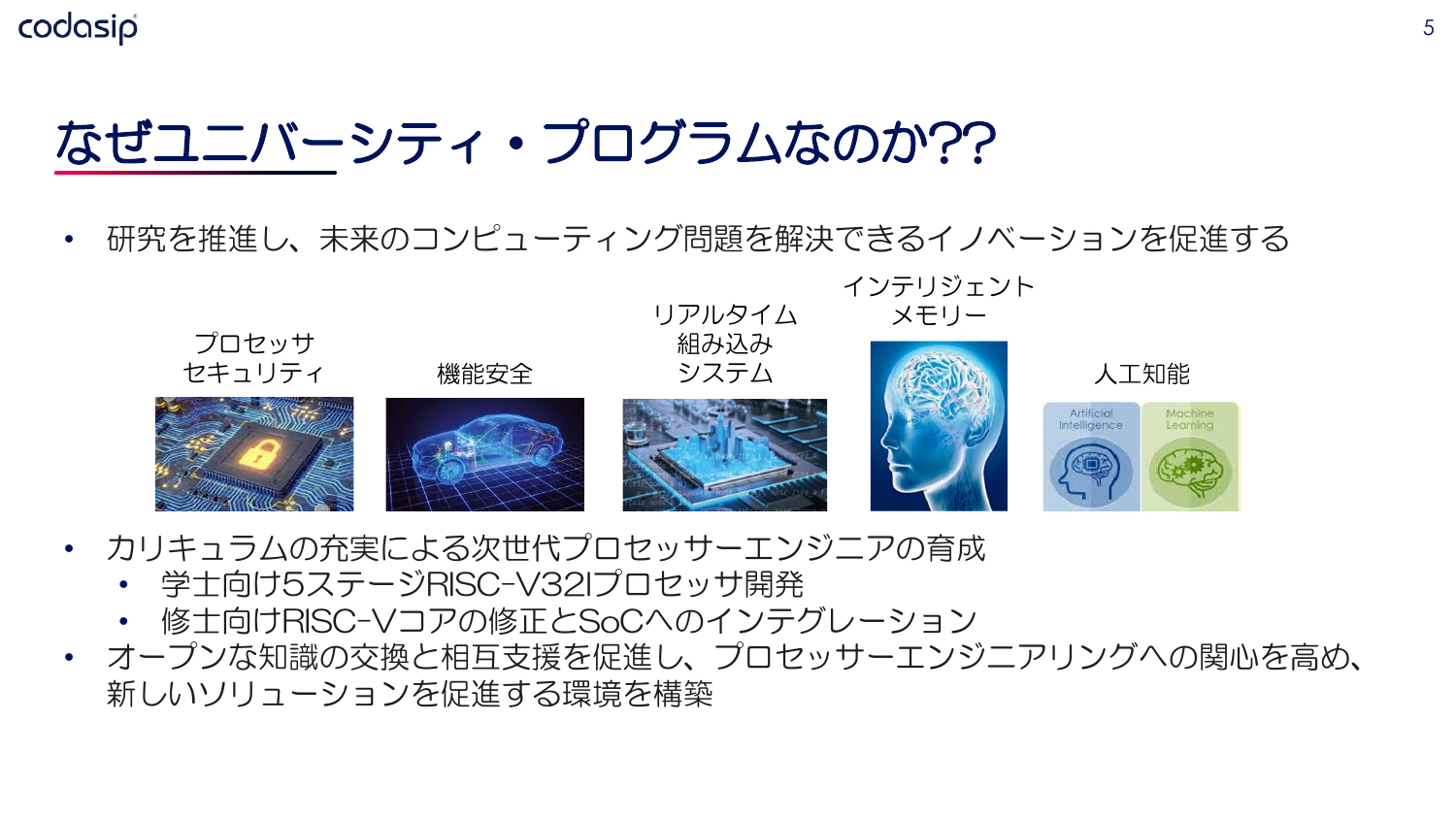### **Conventional research barrier**

- Conventional research has been limited to software algorithms and external hardware resources due to fixed processor architectures
- An important component of the equation, the processor has been left out

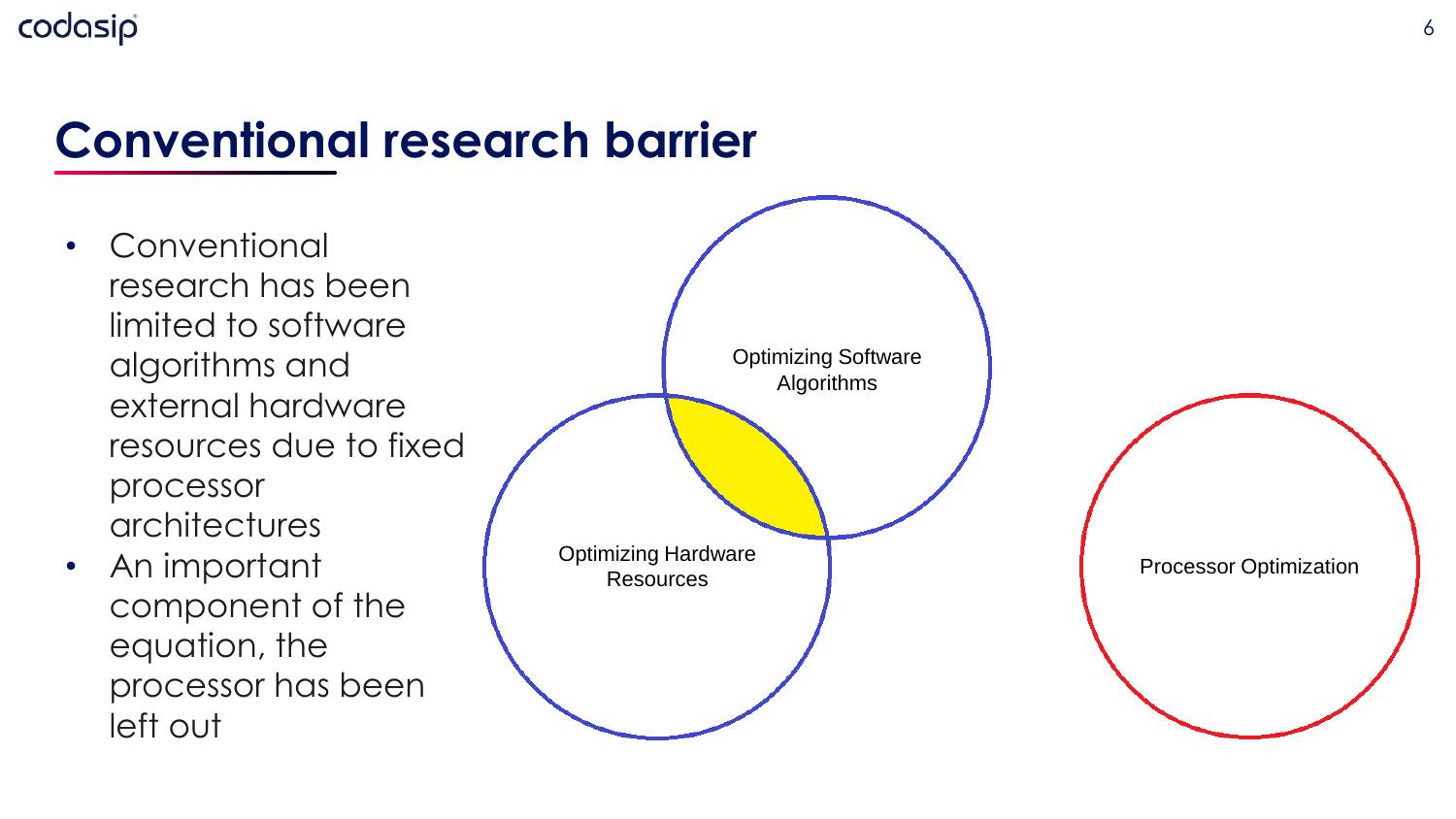### 従来の研究における壁

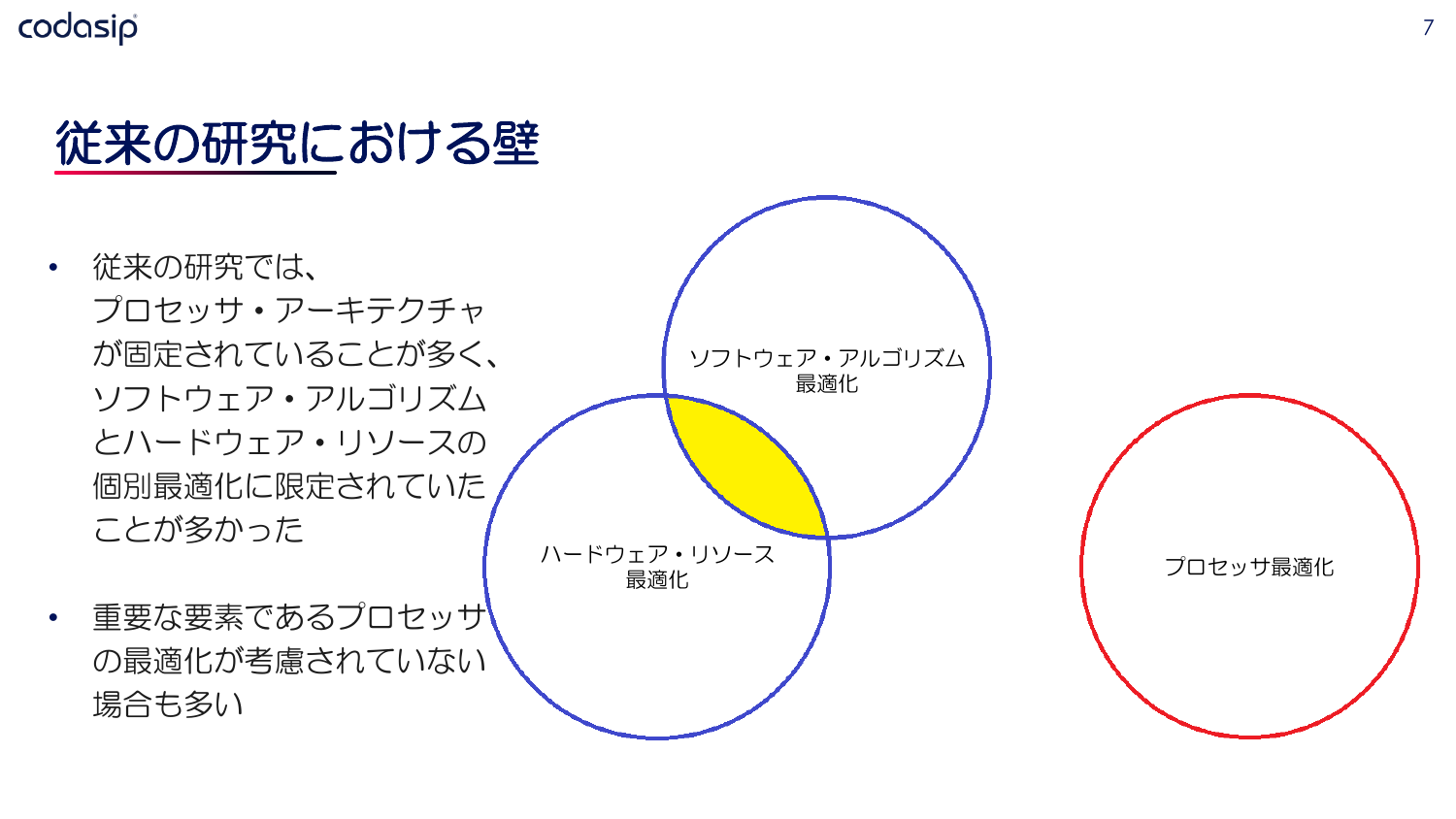### **Tightly coupling application enhancements and acceleration into tomorrow's processors**

- RISCV open ISA
- Toolchain that enable resource processor integration and the realization of these new resources such as c-compiler generation



Example: Adding Hamming encoding for two-bit error detection and single-bit error correction to all accesses to the CPU's register file or adding a new instruction for application acceleration.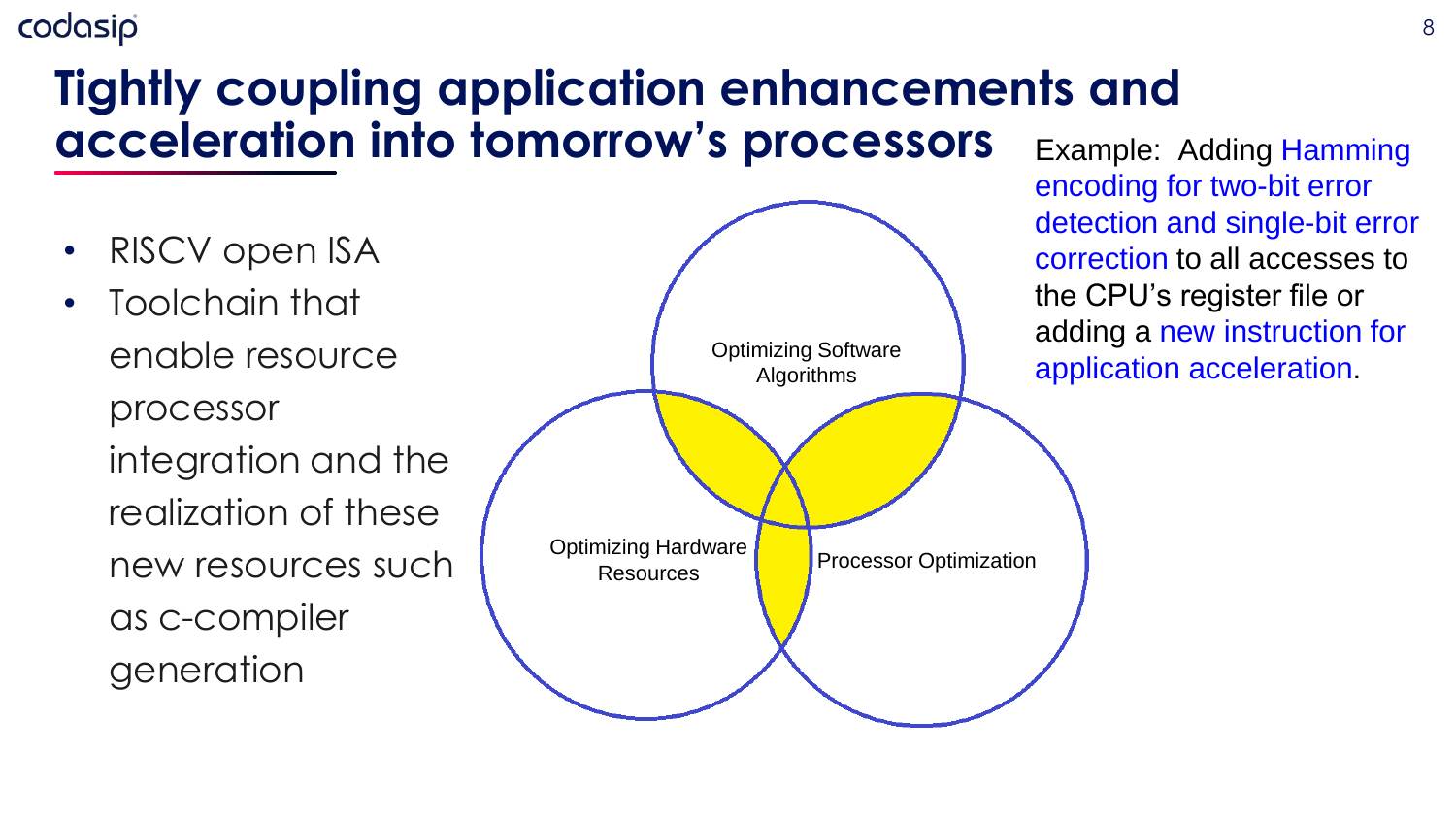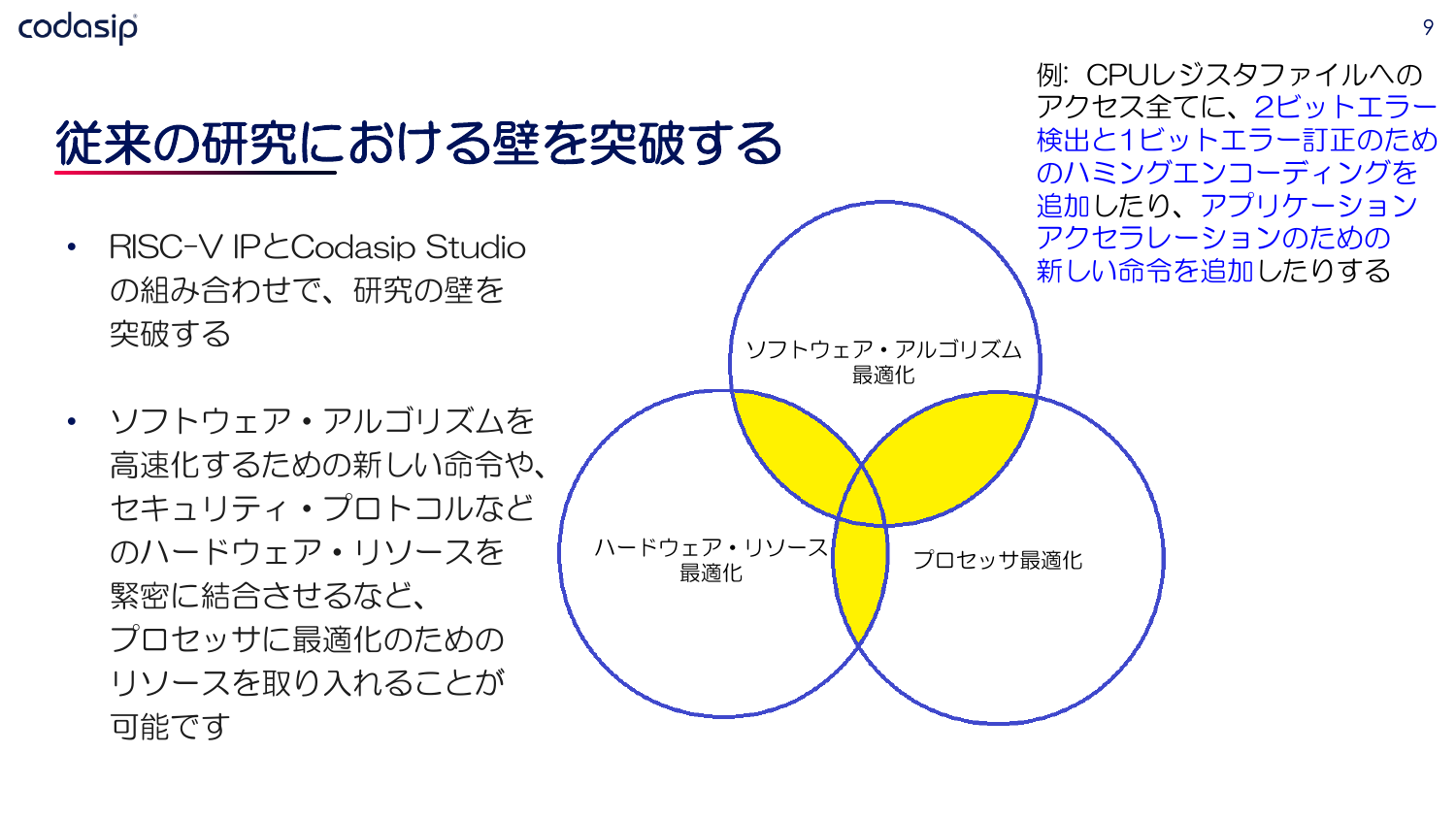### **Codasip Solutions**

codasip **RISC-V PROCESSORS** 

**Selection** of processors for many

applications

•Low power & high performance

embedded

•Application processors

- RISC-V-compliant
- Configurable

**Modify** Codasip RISC-V Processors

using Codasip Studio

• Add custom instructions to

accelerate your algorithms

Use existing design as a base of

your processor

codasip **STUDIO** 

**Create** processors using a high-level

description

• Fine-tune the design for

performance, area and power

• Automatically generate software

and hardware development kits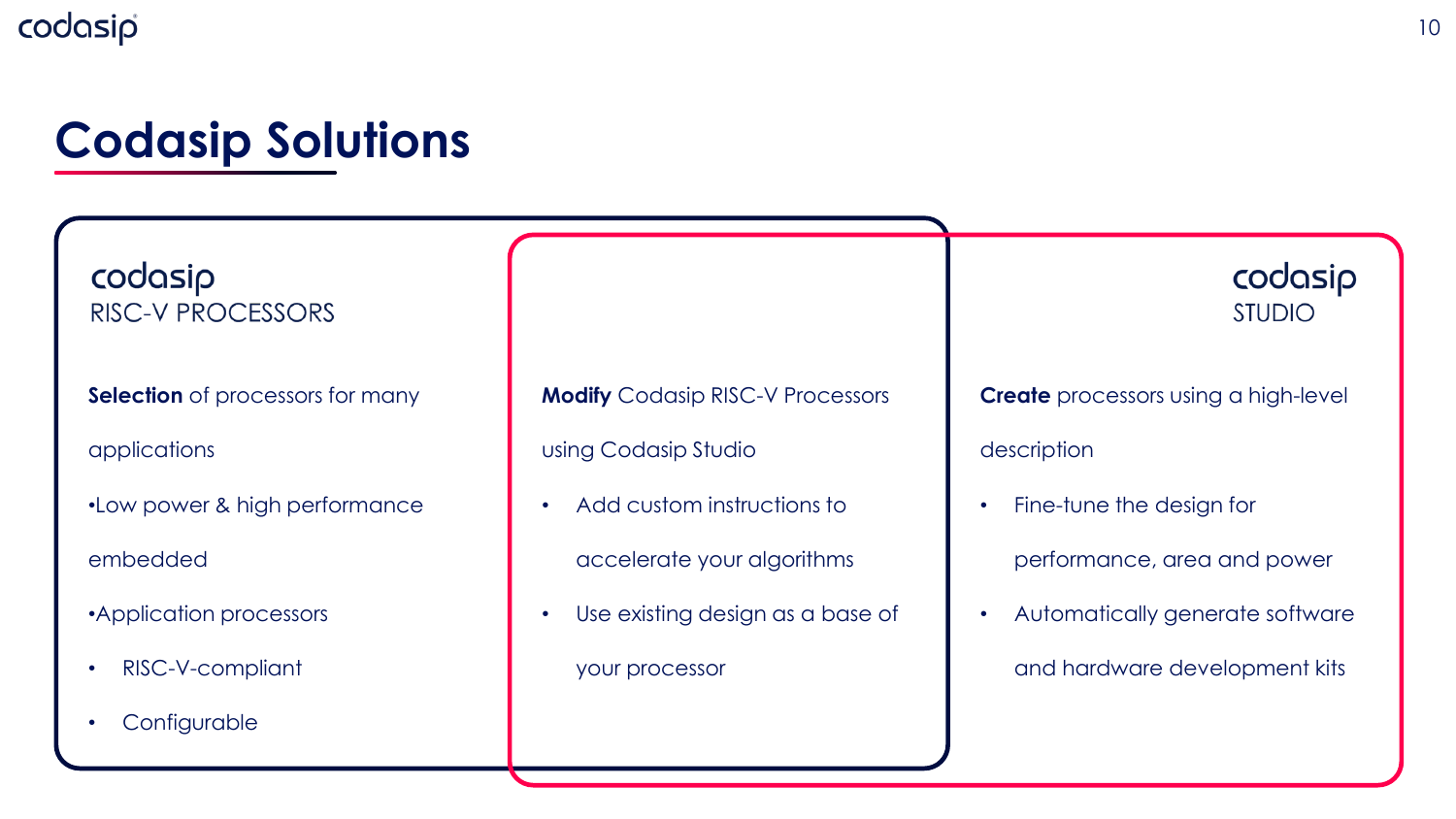コダシップのソリューション



#### 選択:

アプリケーションに適した

RISC-Vプロセッサ コアを

- 低消費電力、高性能な組み込み型
- アプリケーション・プロセッサ
- RISC-V 準拠
- コンフィギュラブル

#### カスタム:

Codasip RISC-Vプロセッサを

ベースとしてCodasip Studioで

- カスタム命令を追加して アルゴリズムを高速化
- 既存のRISC-Vプロセッサを カスタマイズのベースとして使用

作成: 高レベル記述を用い プロセッサをゼロから

codasip

**STUDIO** 

- 性能、面積、消費電力を考慮した 設計のファインチューニング
- ソフトウェアとハードウェアの開発 キットを自動生成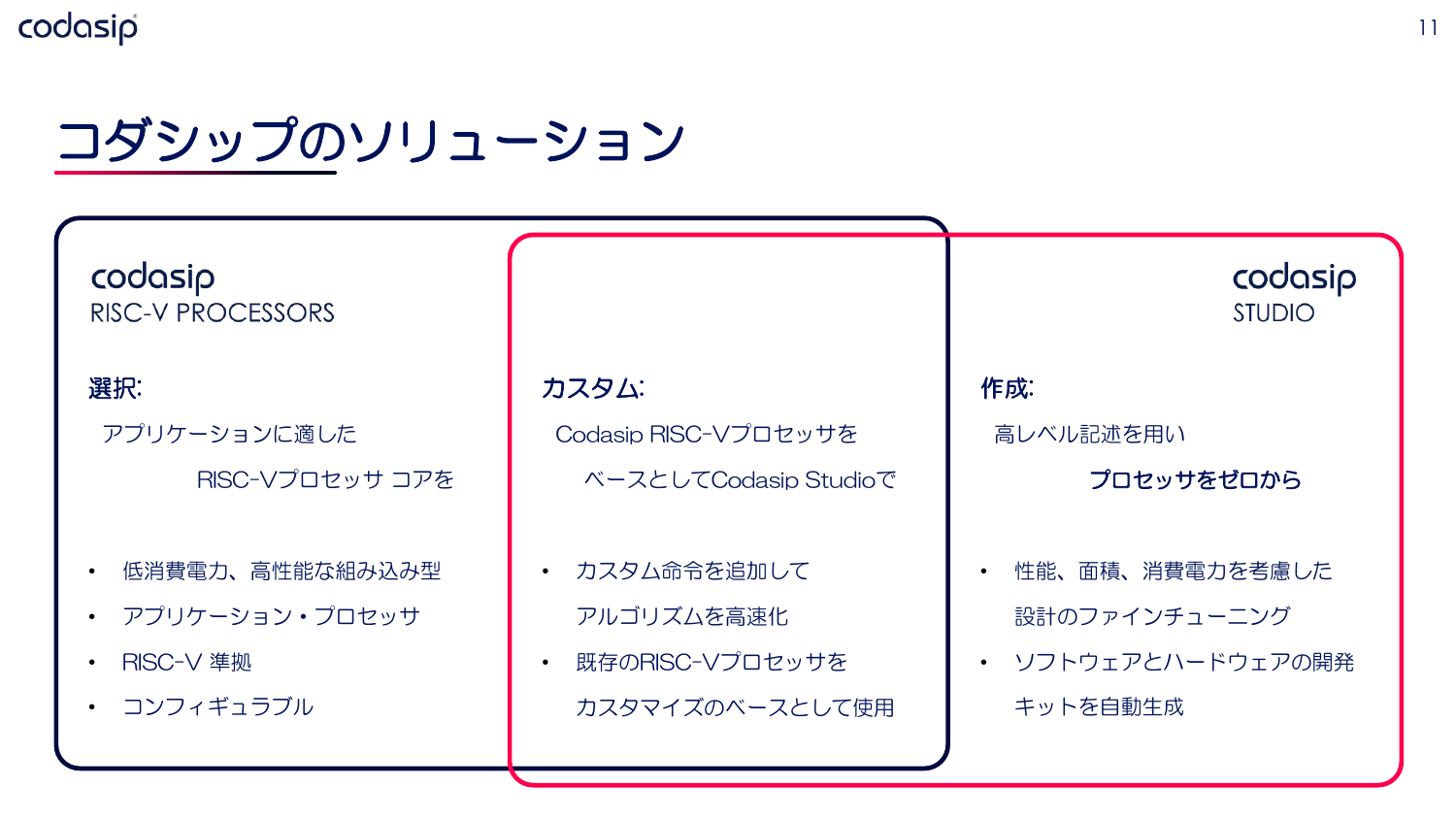# **Codasip integrated toolchain**

Programming tools (generates):

- Assembler
- Disassember
- C-compiler
	- C-libraries

Development tools;

- Profiler
- **Simulator**
- Debugger

Hardware development tools:

- Processor Modeling
- RTL generation
- UVM Verification support

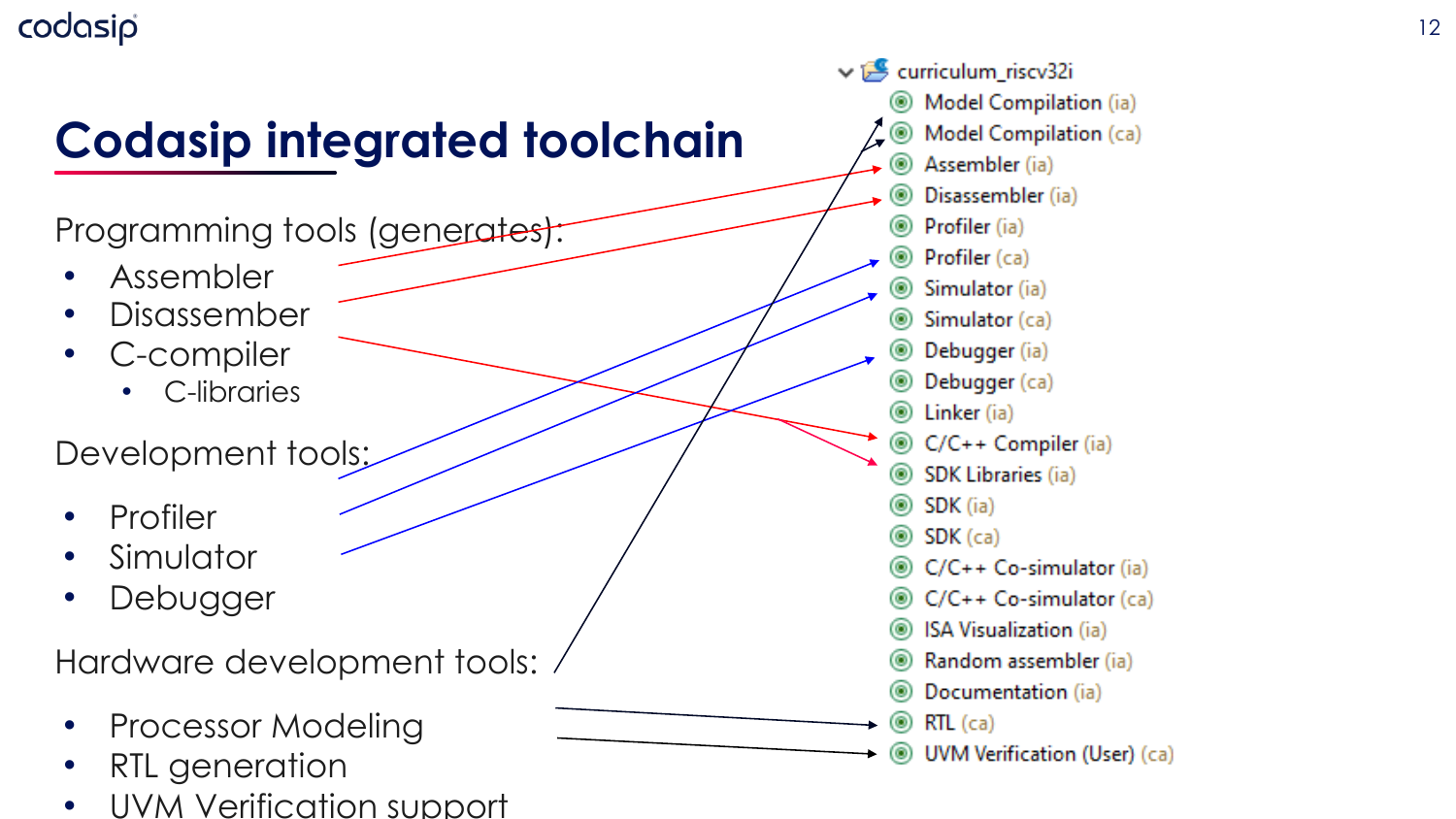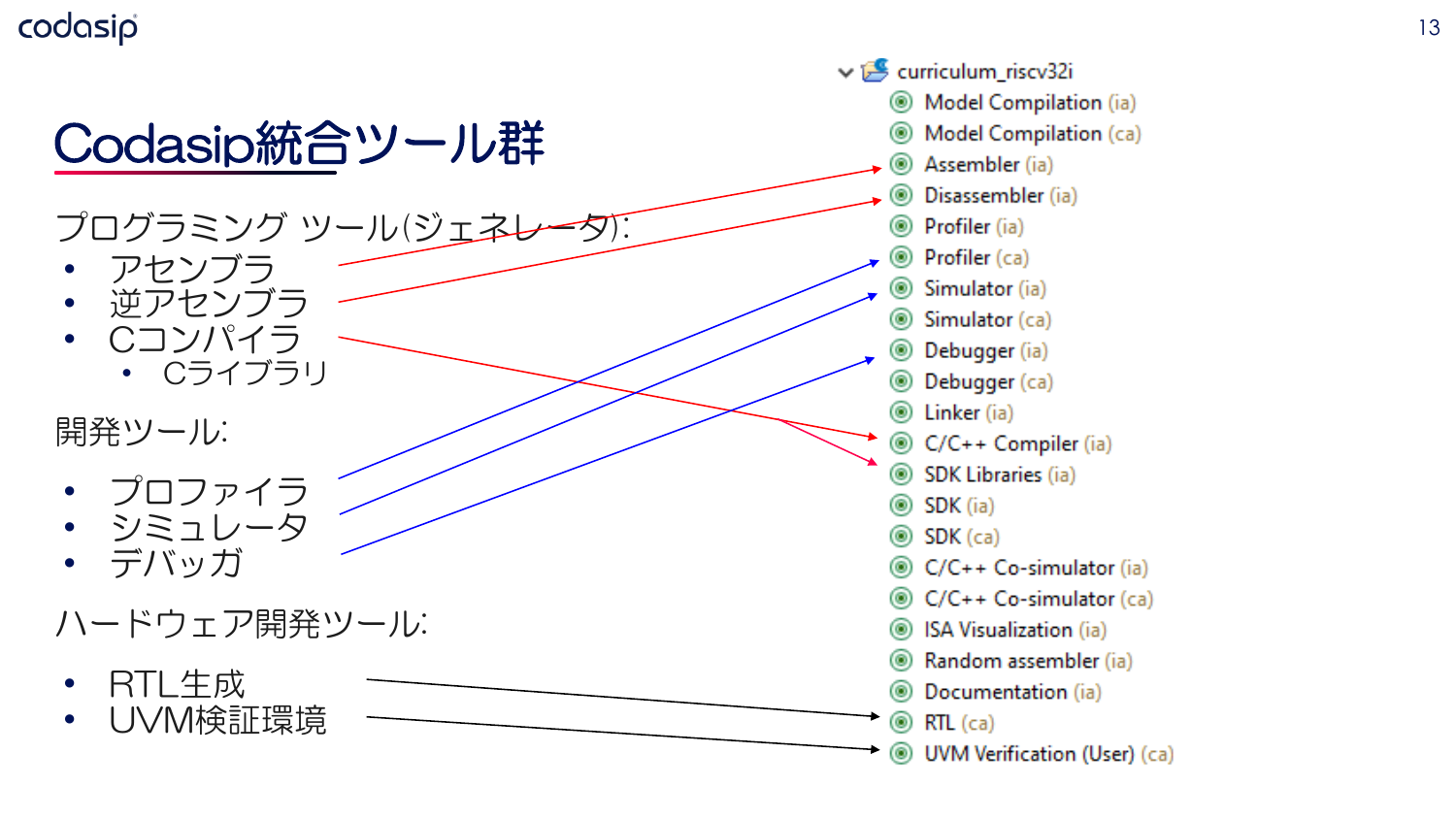### **Research Support**

Research faculty and their research assistants will have access to the following benefits:

- Cloud-based Codasip Studio Integrated Development System (IDE)
- When required and appropriate, local Codasip Studio licenses
- Codasip's High-Level Synthesis Language, CodAL, and Codasip Studio technical support through Codasip Labs
- Access to Codasip technologies including processor security, functional safety, embedded systems, artificial intelligence, and domain specific applications
- Where appropriate, RISCV IP cores for research development

#### **Shared benefits:**

- Enhancing research outcomes through partnerships
- Joint paper publications
- Shared IP-development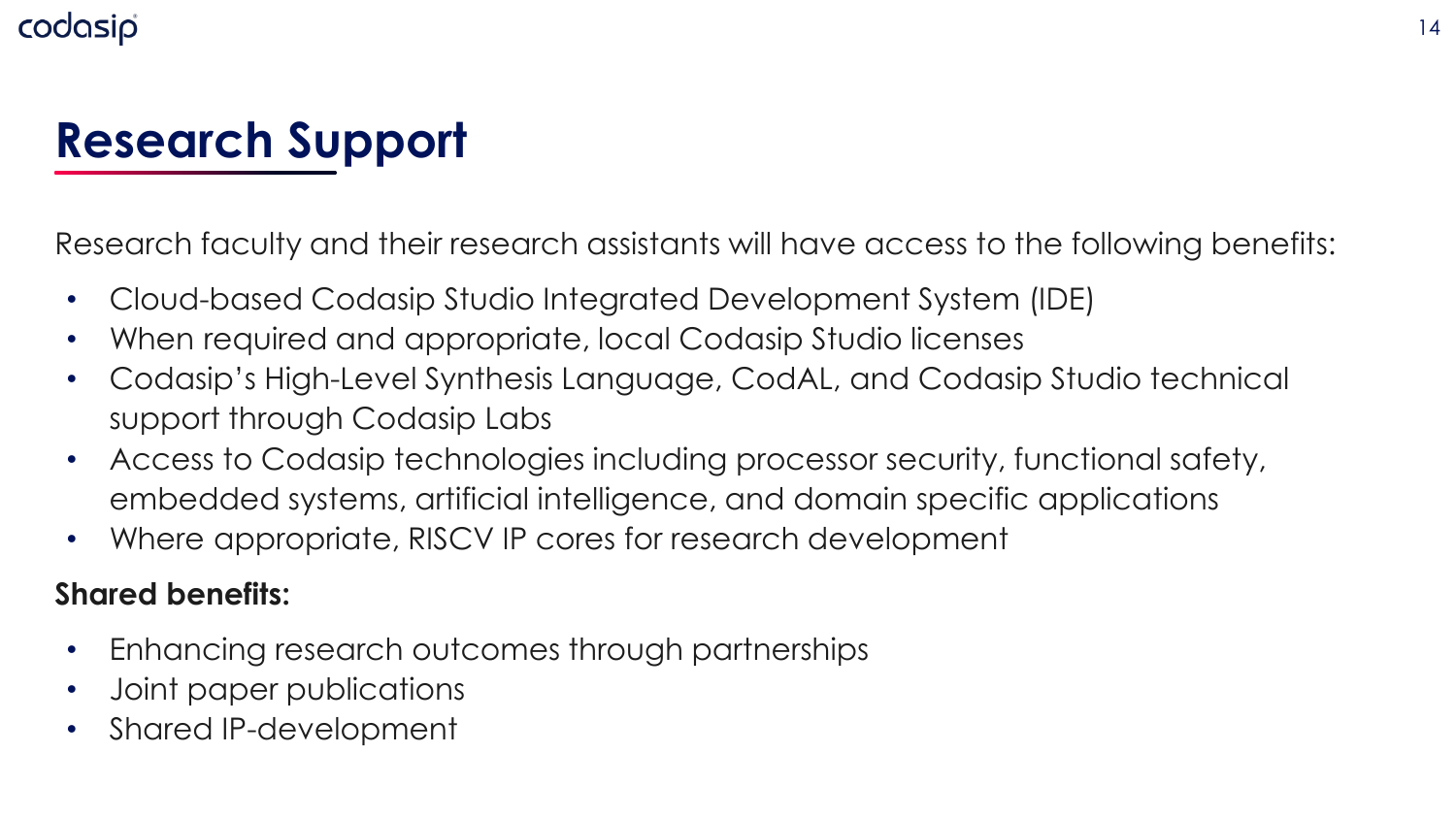研究支援

研究者教員とその研究補助者は、以下の特典を利用することができます:

- クラウド型Codasip Studio統合開発環境 (IDE)
- ローカルのCodasip Studioライセンス (適切かつ必要な場合)
- コダシップラボによるコダシップの高位記述言語とCodasip Studioの技術サポート
- コンピュータセキュリティ、機能安全、人工知能、ドメイン特化型アプリケーション など、コダシップラボの技術へのアクセス
- 研究開発用のRISC-V IPコアの必要に応じた提供

共有のメリット:

- 研究コミュニティとコダシップ・ラボの知見を融合し、より高い研究成果を得る
- 共同論文の発表
- IPの共同開発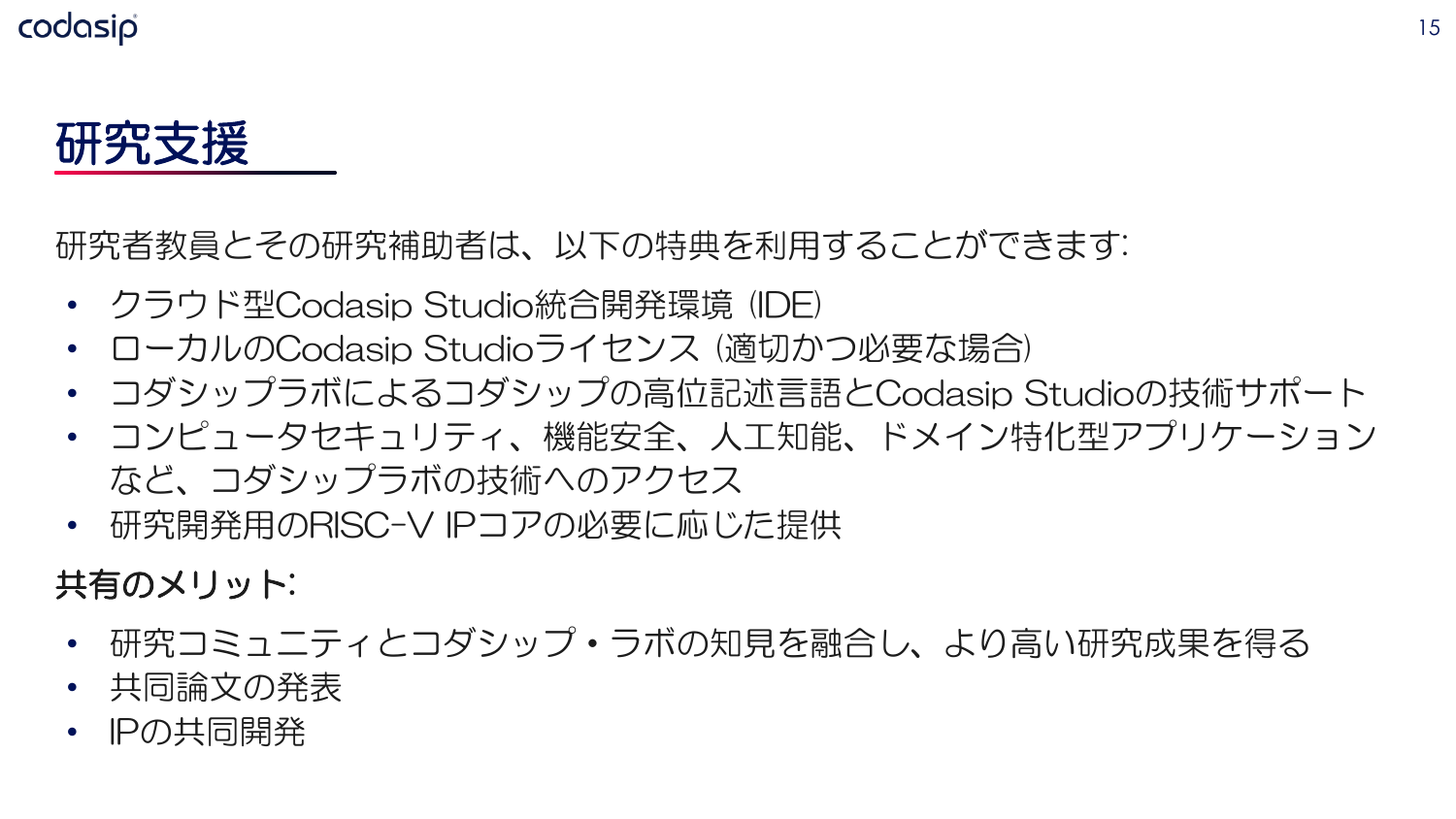### **Curriculum RISCV core and curriculum roadmap**

5-stage Embedded Core  $\overline{O}$  Out-of-Order Execution CPU Multi-core



**Advanced Computer Architecture** (develop multi-core solution)

**Functional Safety?** (Multi-core voting? Feedback?)



**SoC** (add processing resources, RTL generation, synthesis to FPGA)



**Advanced Computer Architecture** (develop an Out of Order CPU) **Processor Security?** (Working with partners to define)



**Computer Organization** (data path, instruction decode, data hazards, data forwarding, pipeline control, caches)

**Microcontroller architecture** course combining high level synthesis and verilog FPGA design

**Fall 2022 Fall 2023 Fall 2024**

#### Courses are **BOLD and Underlined**

Graduate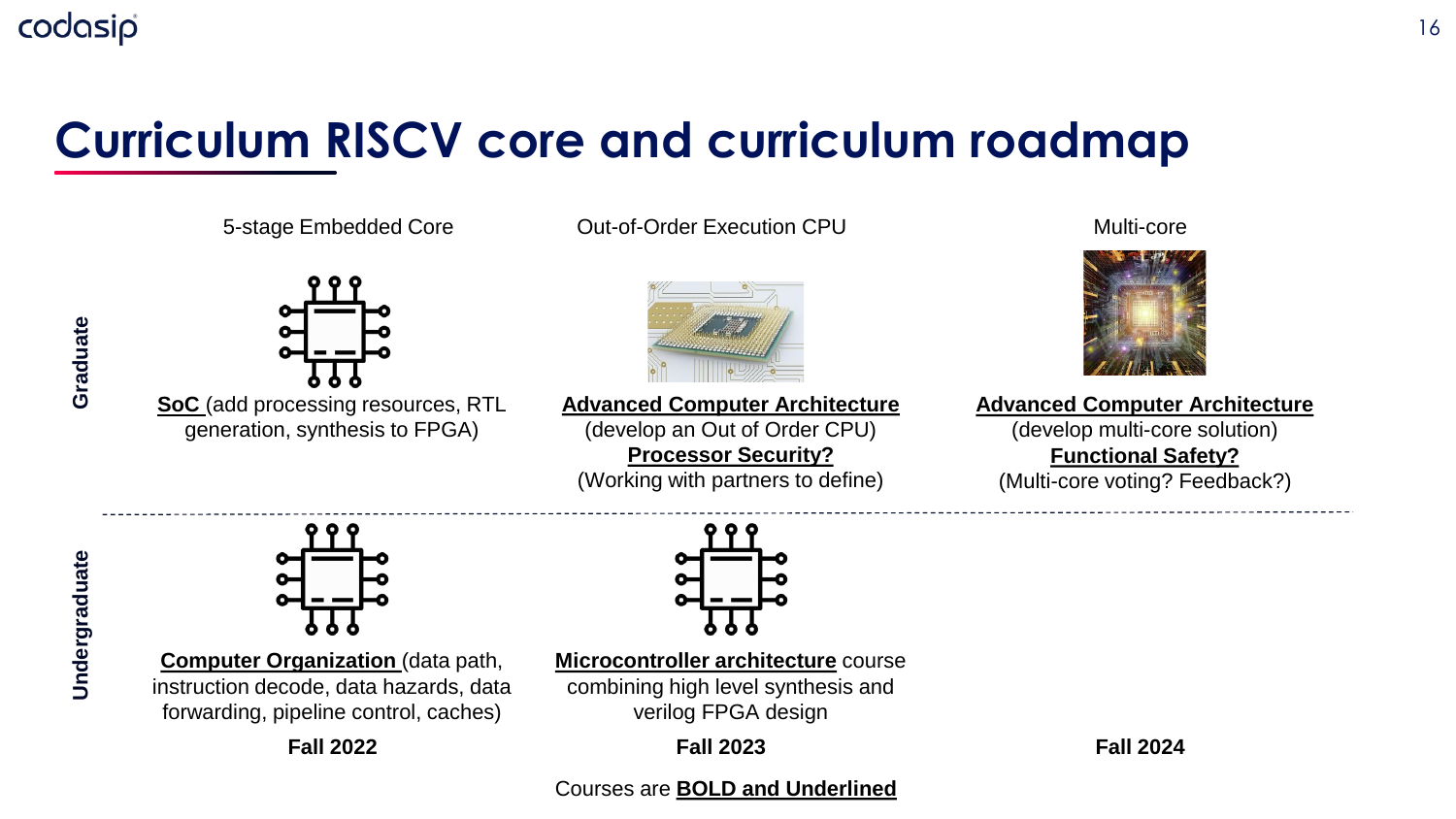## RISC-Vカリキュラムとロードマップ



#### コース名は太字と下線で表示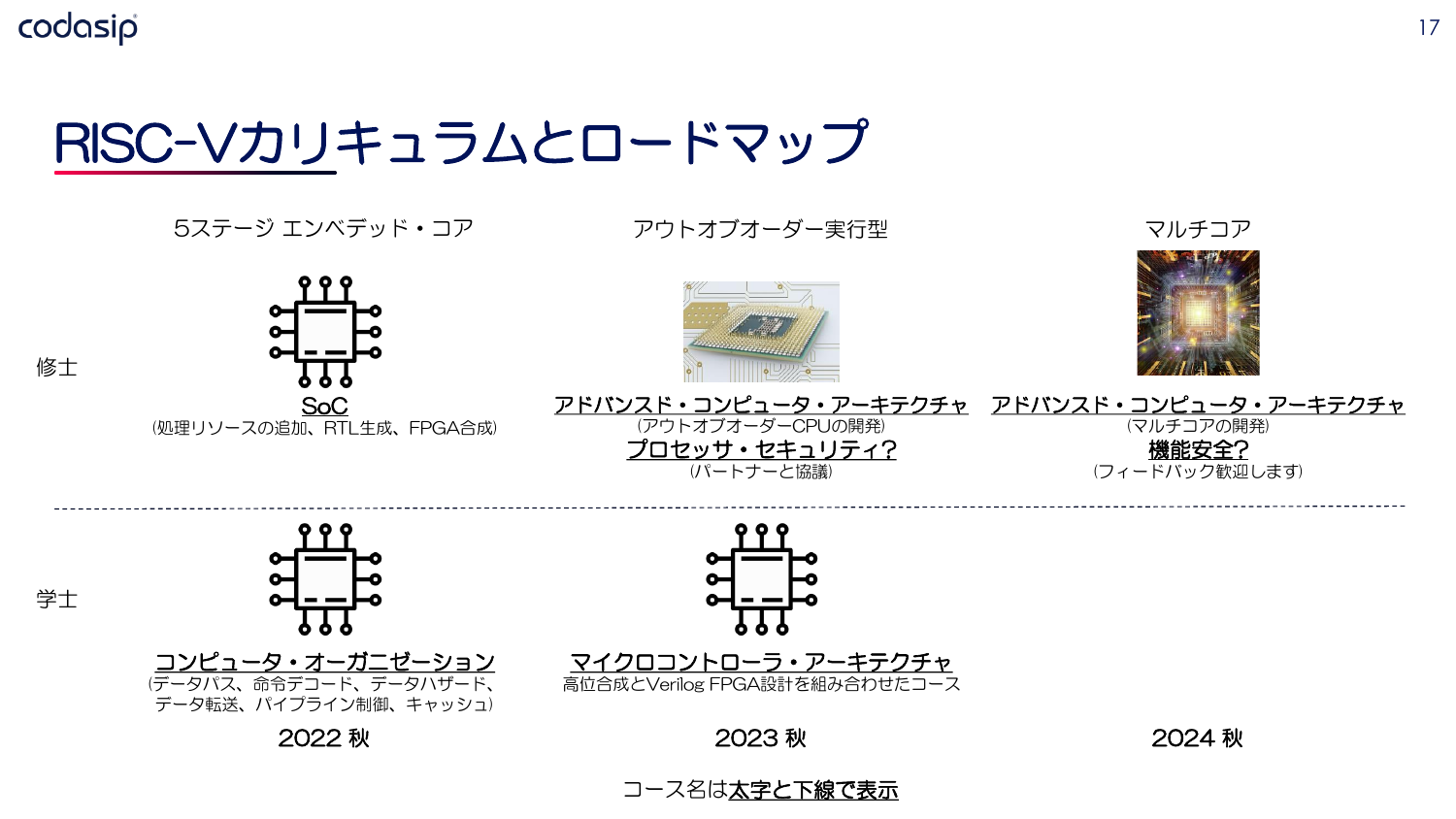### **Curriculum support**

All teaching faculty, teaching assistants, and students will have access to a cloudbased Codasip Studio which provide the following benefits:

- Minimal student tool installation/start-up time
- Consistent platform (version level) to scale curriculum material
- Single platform enables issues addressed by one individual to benefit all

### **Assignments to enhance current courses through project based learning**

- Assignment learning outcomes
- Slides to integrate into course lectures in support of assignments
- Detailed assignments with embedded notes on theory
- Grading rubric
- Videos that the student can access to support assignment implementation
- Videos to support the student's debug or work through assignment issues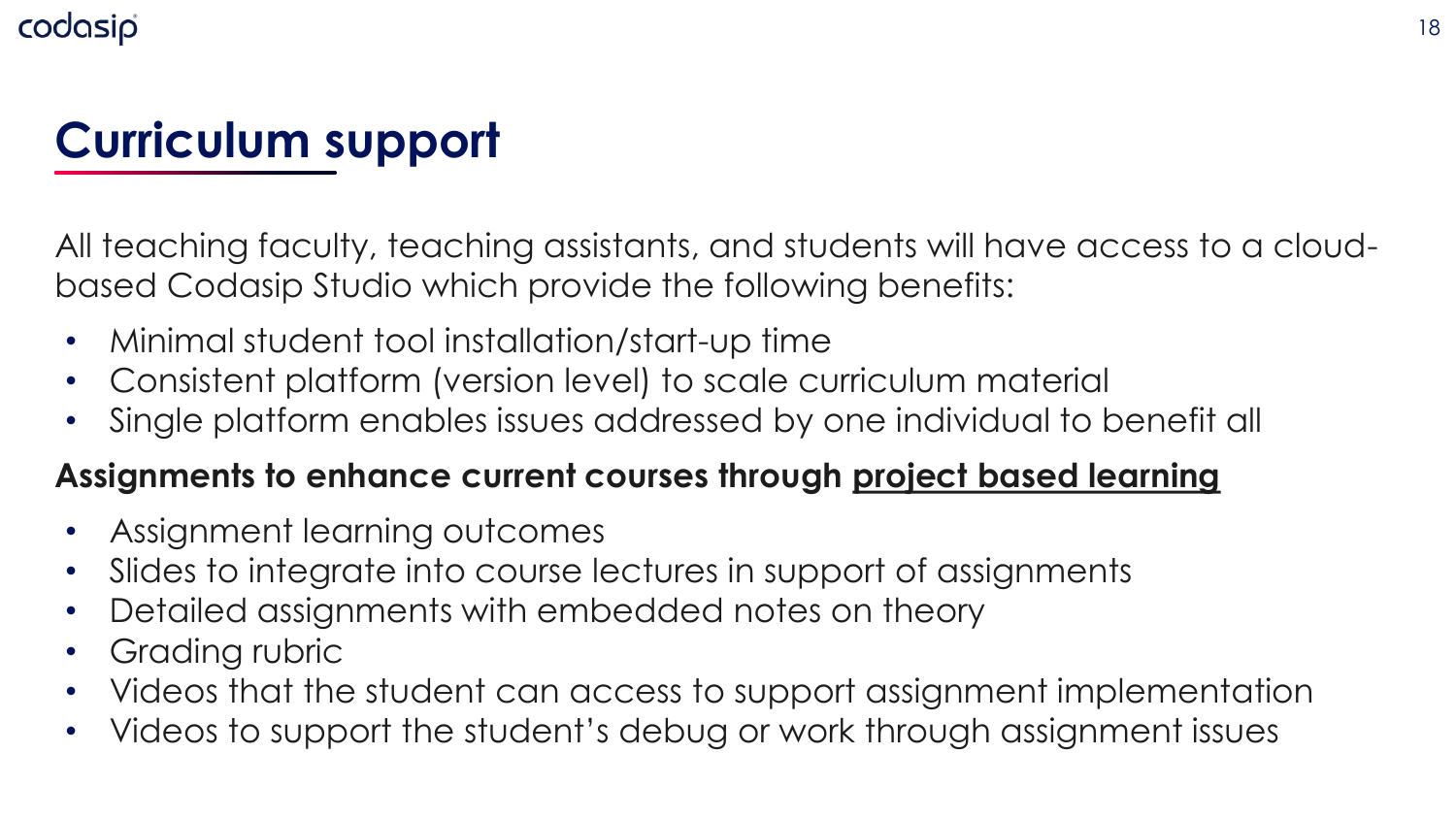## カリキュラム支援

すべての教員、ティーチングアシスタント、学生は、クラウドベースのCodasip Studioを利用することができ、以 下のようなメリットがあります:

- 学生用ツールのインストールや立ち上げにかかる時間を最小限に抑えることができます
- カリキュラムの教材を拡張するための一貫したプラットフォーム(バージョンレベル)
- 単一プラットフォームにより、一人が対処した問題を全員が享受することが可能

#### フロジェクトベースの学習を通じて、現在のコースを強化

- 課題コースの学習成果
- 課題をサポートするために、講義で使用するスライド
- 課題には、理論に関する詳細な解説が埋め込まれている
- 学習到達度ルーブリック
- 学生がアクセス可能な、課題の実施をサポートするビデオ
- 課題のデバッグや問題解決をサポートするビデオ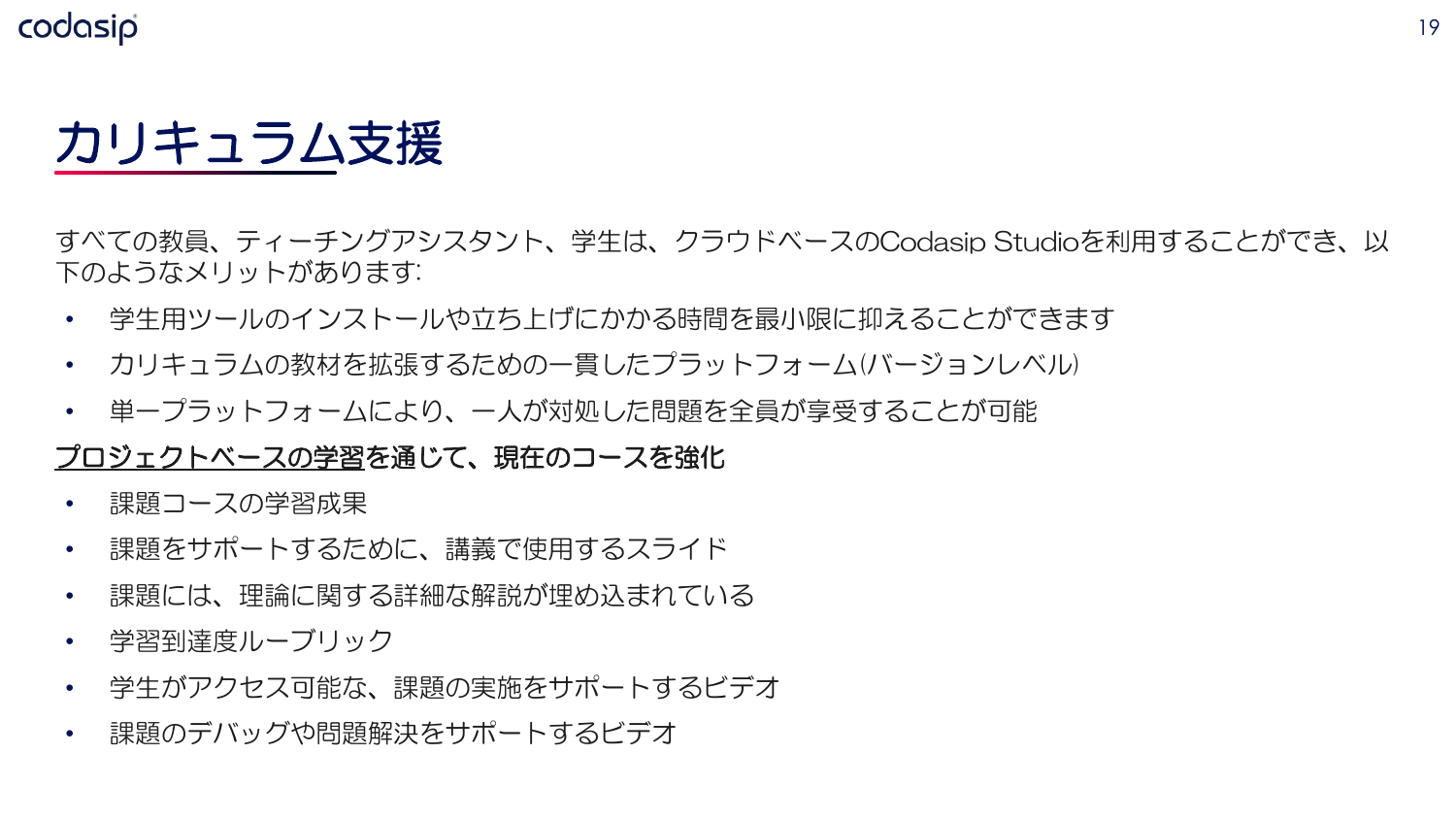### **Undergraduate program - Computer Organization**

**Value Proposition**: Student deeper learning through

implementing the theory taught in lecture

**Target Availability:** Fall 2022 semester

### **Course content:**



- 15-week semester long project to implement a 5-stage cycle accurate RISCV processor
- Assembly code (value of abstraction over machine code), Instruction Decoding, Data Path, Data Hazards, Data Forwarding
- A Highly Abstracted Language (CodAL) for processor development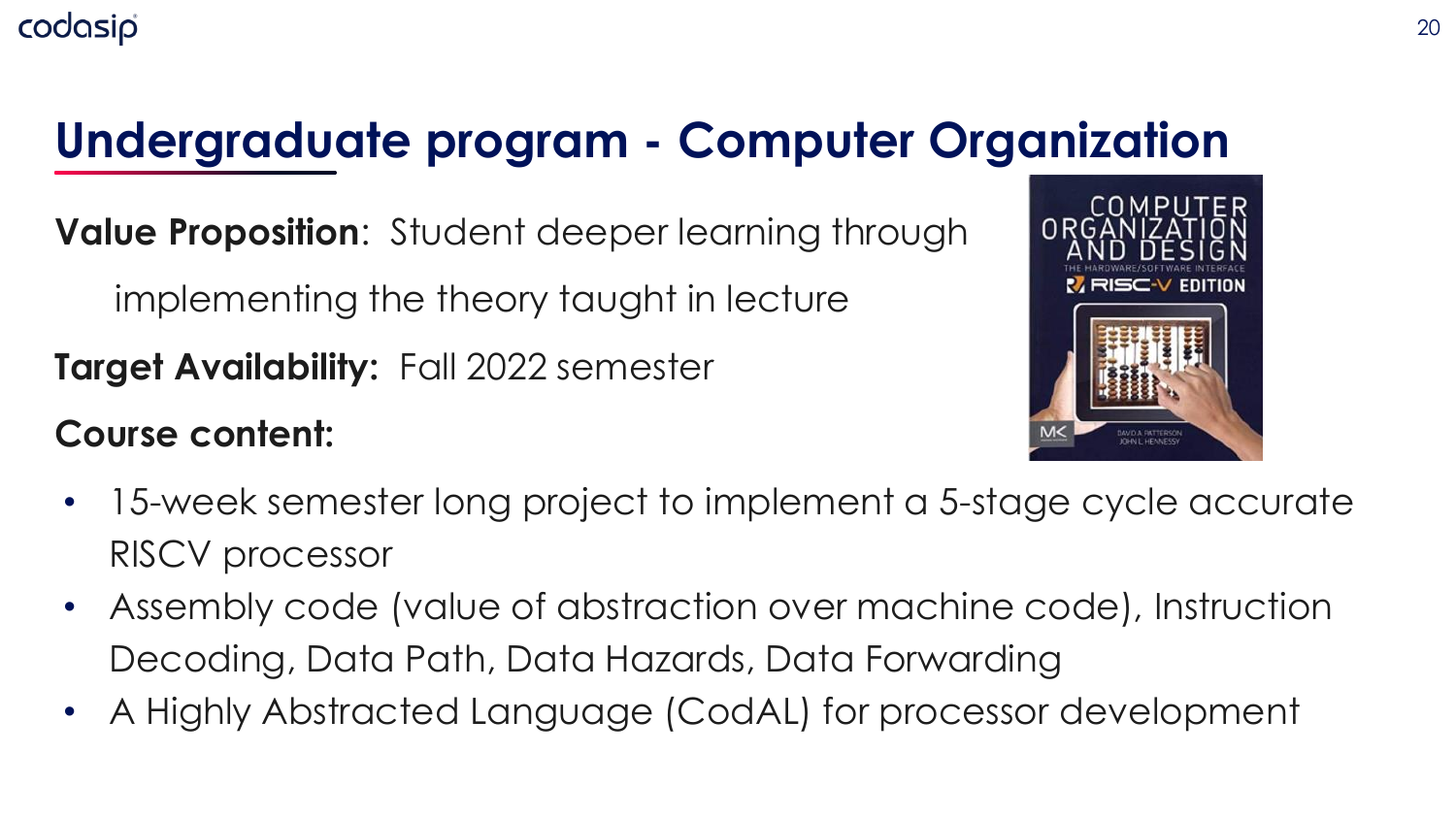# 学士プログラム - コンピュータ・オーガニゼーション

目的: 講義で学んだ理論を 実践することによる学生の深層学習

提供開始時期: 2022年秋学期

コース内容:



- 15週間の学期課題で、5ステージのサイクル精度RISC-Vプロセッサを実装
- アセンブリコード (マシンコードに対する抽象化の価値) 、命令デコード、 データパス、データハザード、データ転送
- プロセッサ開発のための高位記述言語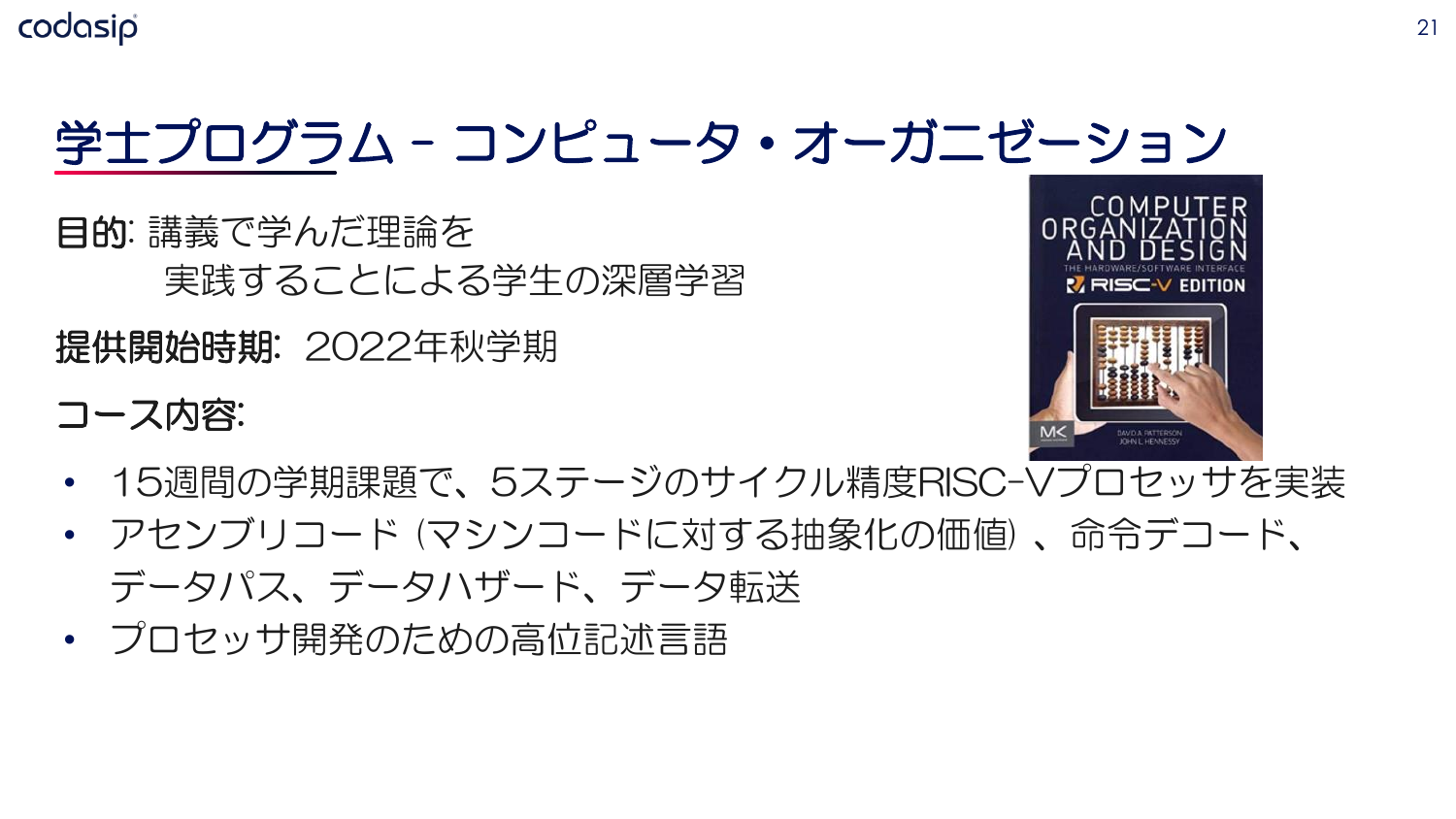### **Graduate Program - System on Chip (SoC) course**

**Value Proposition**: Prepare graduate students for research positions in the fields of Computer Security, Artificial Intelligence, Functional Safety, and Domain Specific applications

### **Target Availability:** Fall 2022 semester

### **Course content:**

- RISCV32I 5-stage cycle accurate core ready for FPGA integration
- Assignment to familiarize students with Codasip Studio, profiling, RTL generation, and validation
- Assignment to add an additional processor resource (or instruction) to accelerate an application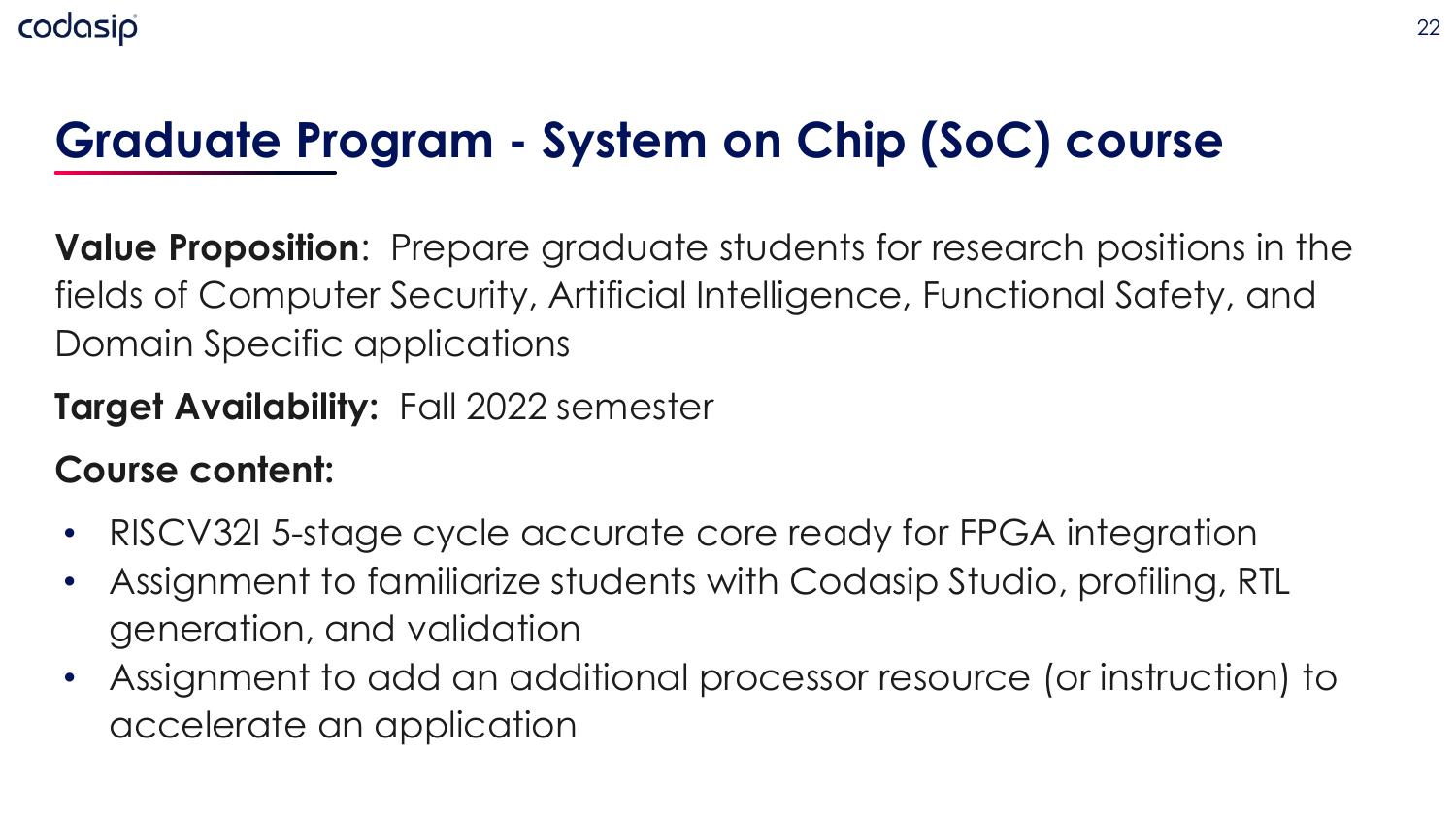# 修士プログラム - システムオンチップ(SoC)コース

目的: コンピュータセキュリティ、人工知能、機能安全、ドメイン特定アプリケー ションの分野で研究職に就く大学院生を養成する

提供開始時期: 2022年秋学期

コース内容:

- RISC-V 32 I 5ステージ・サイクル精度コアのFPGA実装
- Codasip Studio、プロファイリング、RTL生成、検証に関する理解を深める ための課題
- アプリケーションを高速化するためにプロセッサリソース(または命令)を 追加する課題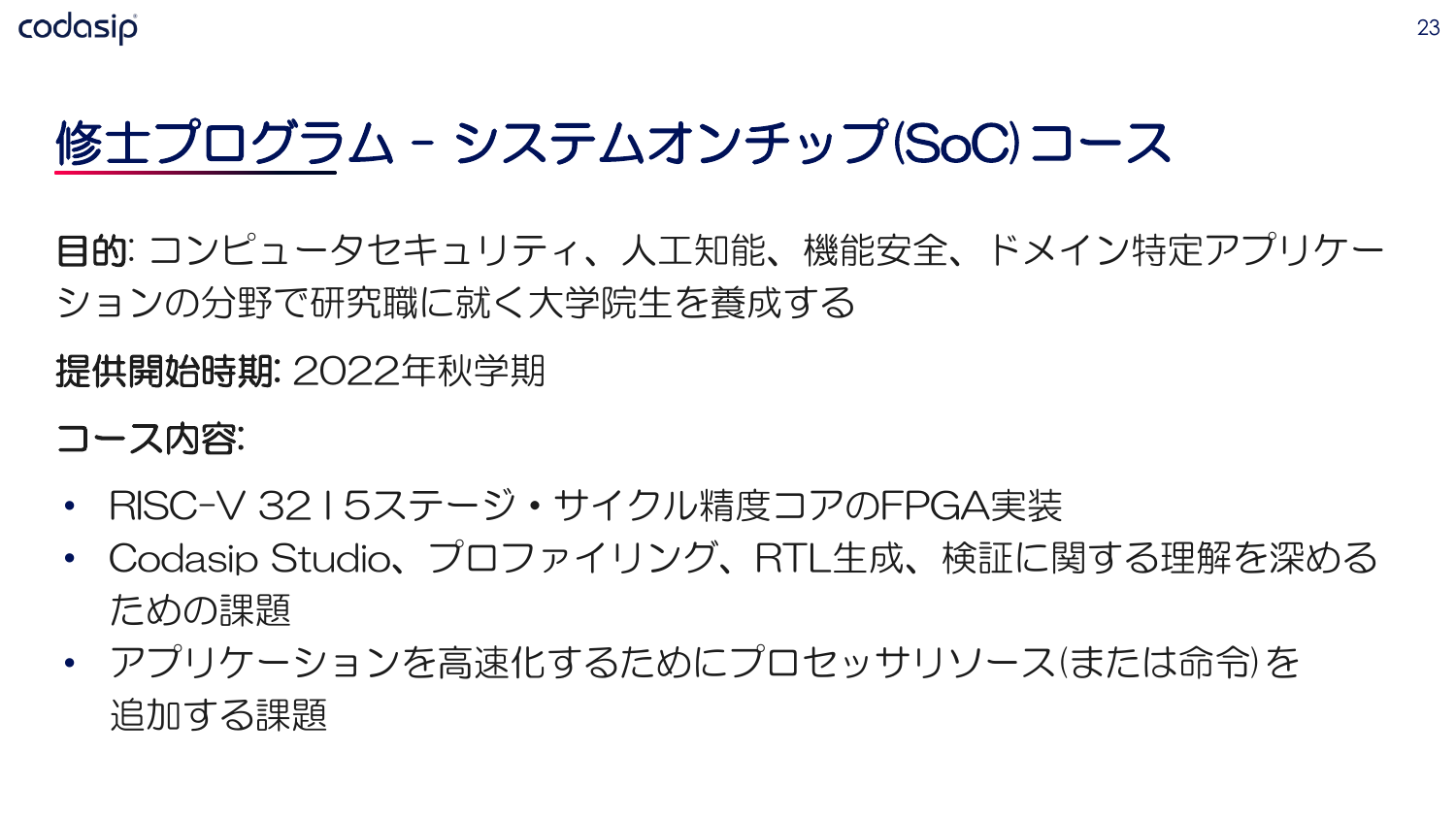### **Graduate Program - Future Course Development**

**Value Proposition**: Deeper learning of advanced computer architecture topics through implementation

**Target Availability:** Fall 2023 semester

**Course content:**

- 15-week semester set of assignments
- Familiarization with a Highly Abstracted Language (CodAL) to describe processor resources
- Implement advanced computer architecture concepts such as **Out of Order execution**, Tomasulo algorithm, Speculation, and Branch **Prediction**

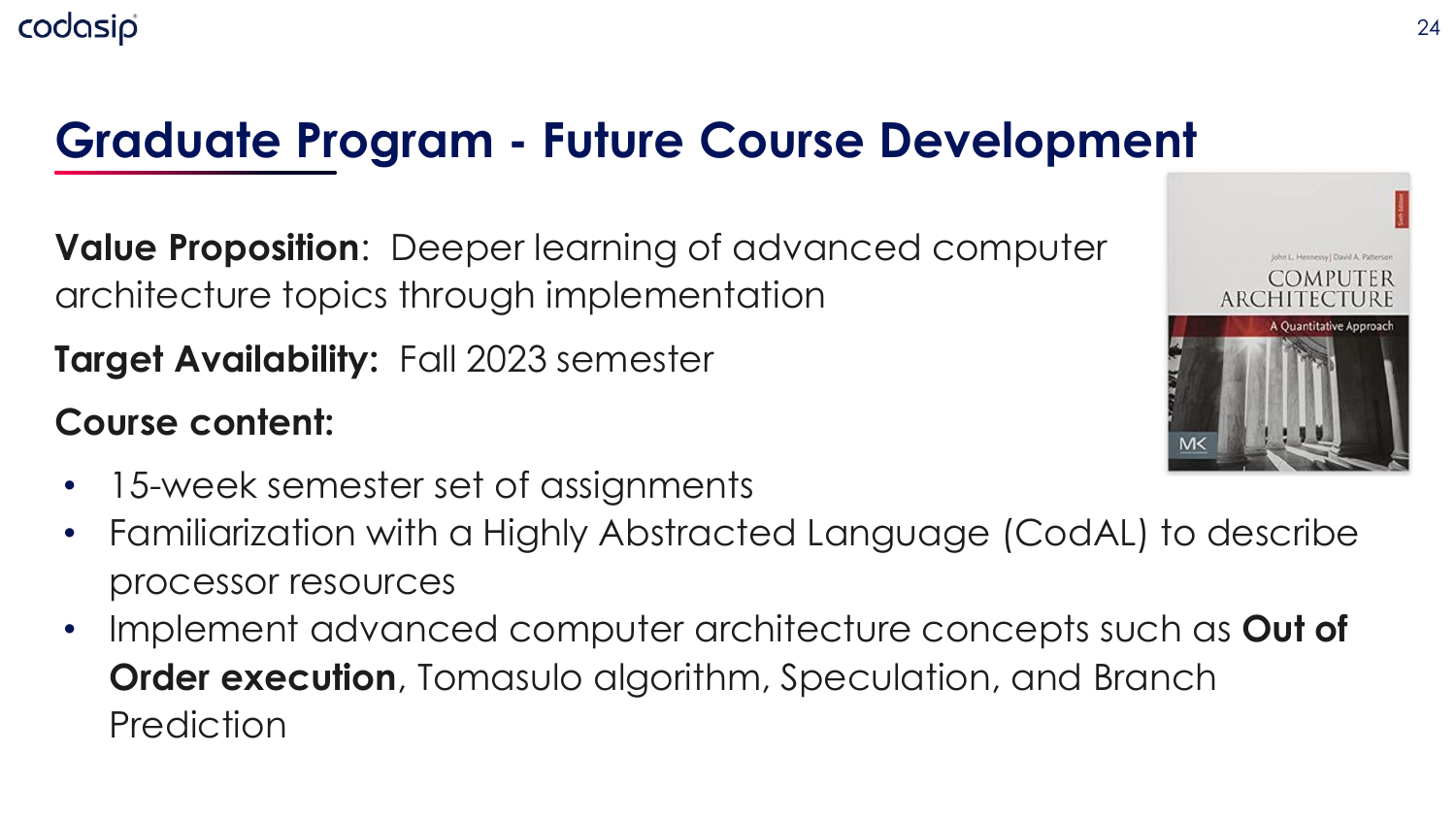

目的: 実装を通して高度なコンピュータ・アーキテクチャーの トピックをより深く学習する

提供開始時期: 2023年秋学期

- コース内容:
- 15週間の学期課題
- プロセッサリソースを記述するための高位記述言語の理解
- アウトオブオーダー実行、Tomasuloアルゴリズム、投機的実行、分岐予測な どの高度なコンピュータアーキテクチャ概念の実装

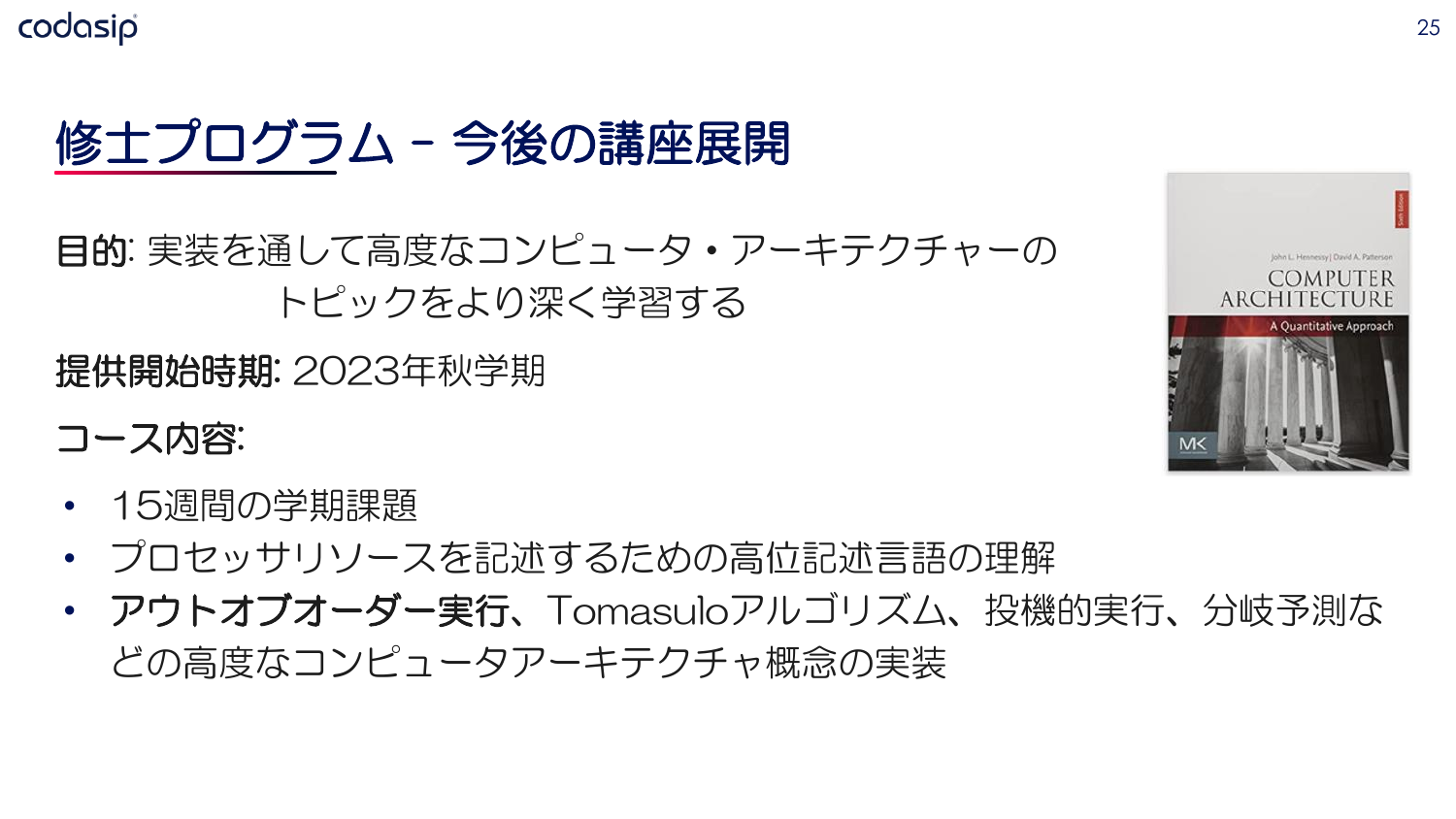### **University Program Mission Statement**

The University Program augment university undergraduate and graduate computer engineering curriculums by providing assignments, materials, and tools to prepare the next generation of processor engineers. Through the development of research partnerships and support of researchers, the program will advance solutions in computer security, functional safety, artificial intelligence, advanced system memories, and domain specific applications. The support of both the students and researchers will be through its High-Level Synthesis Language, CodAL, and Codasip Labs' technologies. Through support of students and researchers, the University Program aims to prepare the people and advance technology to solve tomorrow's technological challenges.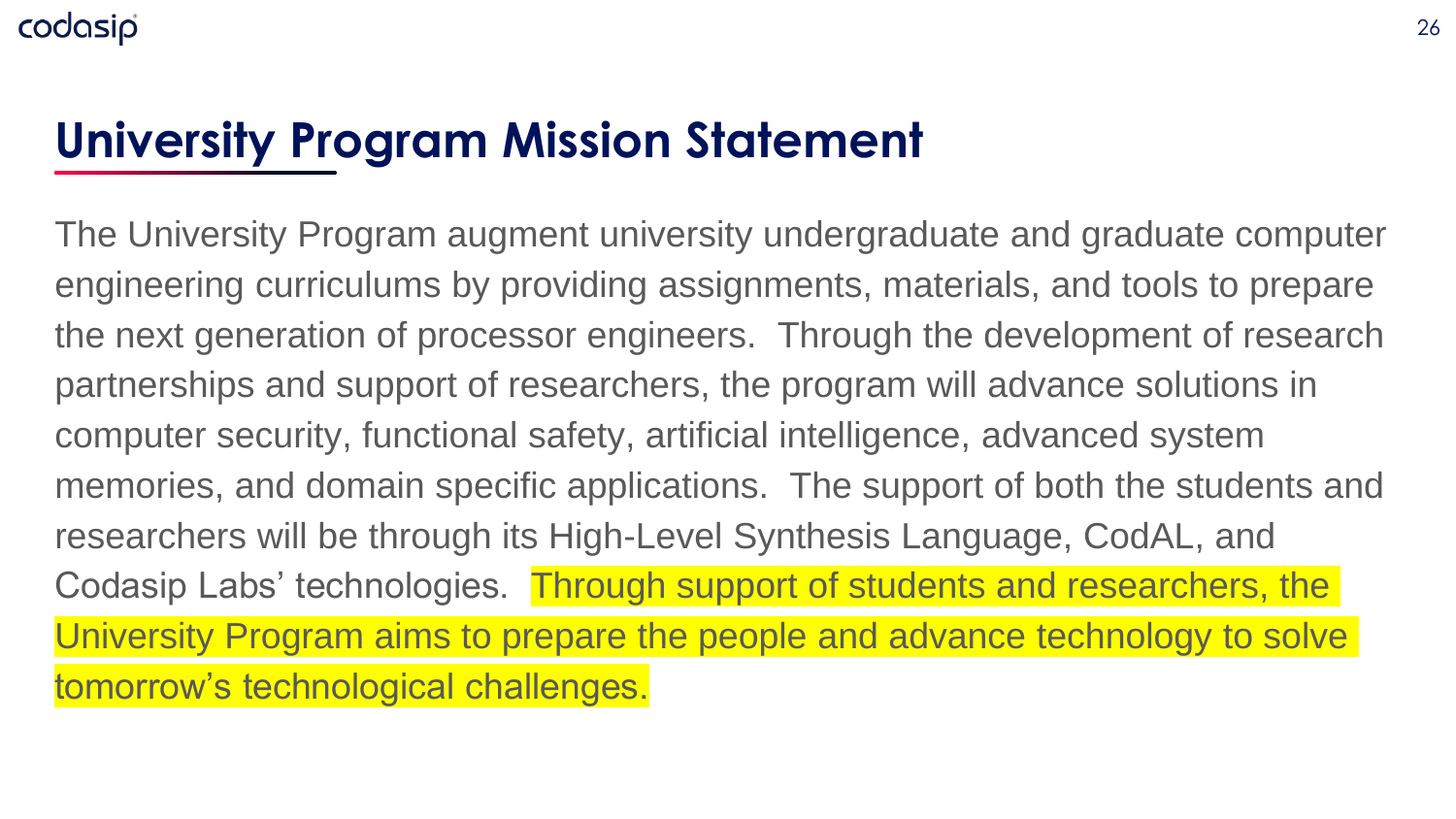# ユニバーシティ・プログラムのミッション ステートメント

ユニバーシティ・プログラムは、大学の学部および大学院のコンピュータ工学 カリキュラムを補強し、次世代のプロセッサエンジニアを育成するための課題、 教材、ツールを提供するものです。 研究パートナーシップの構築と研究者の支援 を通じて、コンピュータセキュリティ、機能安全、人工知能、 高度なシステムメモリ、特定分野のアプリケーションにおけるソリューションを 進化させていきます また、高位記述言語とCodasip Labsの技術を通じて、研究者と学生の両方を サポートします。 ユニバーシティ・プログラムは、研究者と学生の支援を通じて、 明日の技術的課題を解決するための人材の育成と技術の高度化を目指しています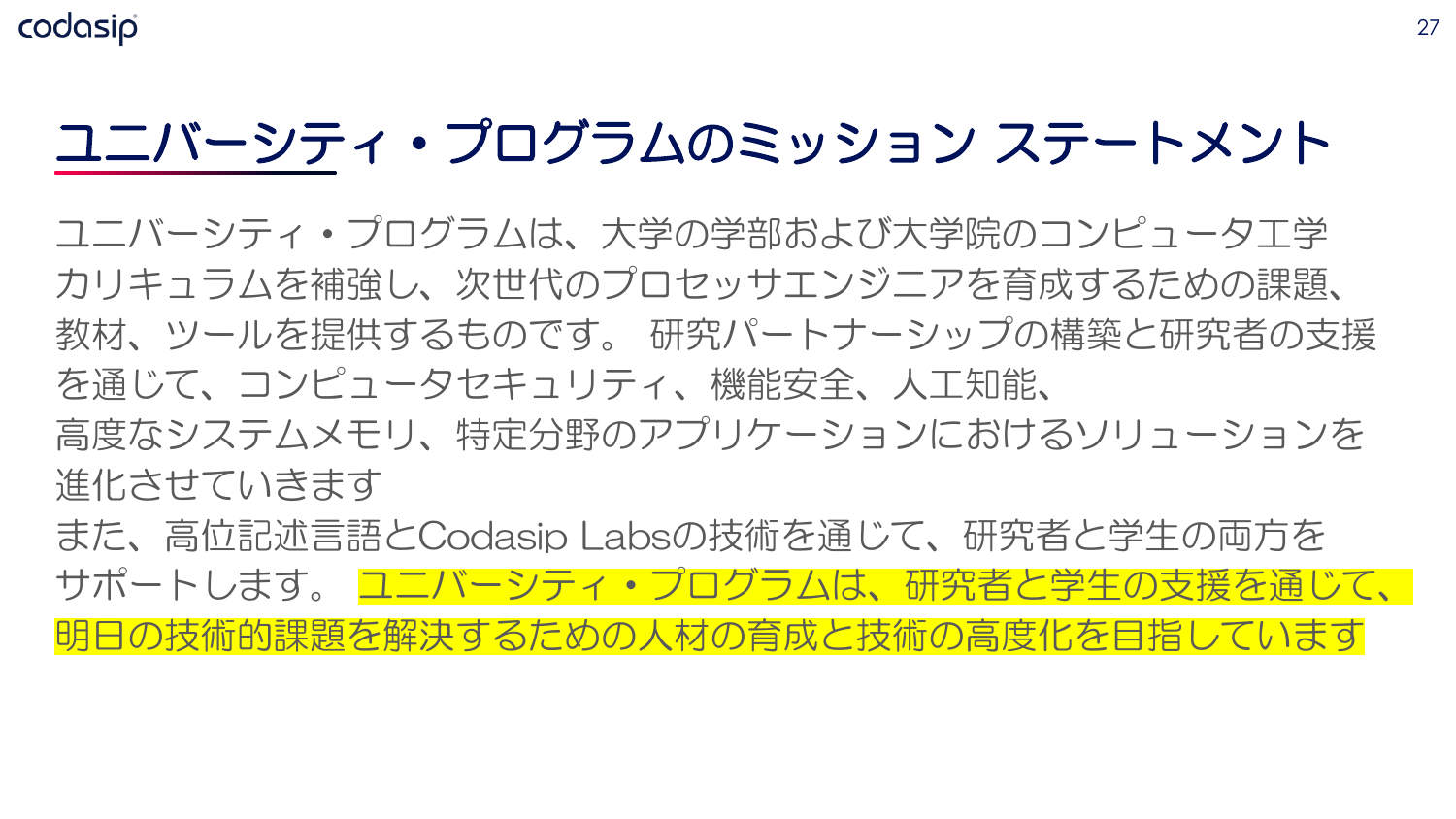# **University Program Three Pillars**

- Research Support
	- Enhancing research through flexible design environment and access to Codasip Labs' technologies
- Curriculum Support
	- Enhance learning through project based learning
	- Graduate SoC and Computer Architecture course materials
	- Undergraduate Computer Architecture and Microcontroller Design assignments and projects
- Ecosystem (Development planned for late 2022)
	- Accelerate innovation and product development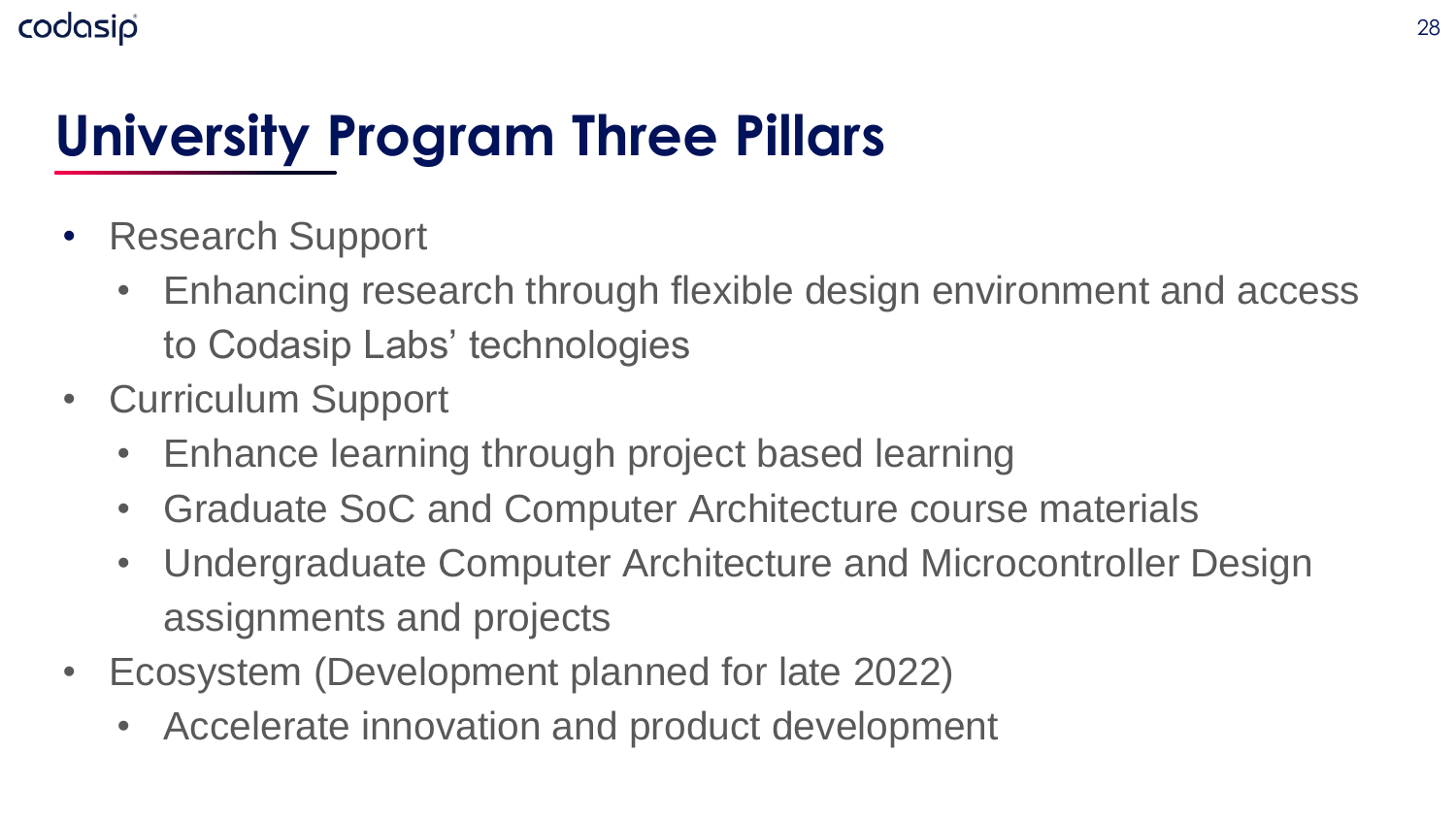# ユニバーシティ・プログラム 3つの柱

- 研究支援
	- 柔軟な設計環境とCodasip Labs技術へのアクセスによる研究強化
- カリキュラム支援
	- プロジェクトベース学習による学習効果の向上
	- 修士向け SoCとコンピュータアーキテクチャのコース教材
	- 学士向け コンピュータアーキテクチャとマイクロコントローラ設計の 課題およびプロジェクト
- エコシステム
	- イノベーションと製品開発の加速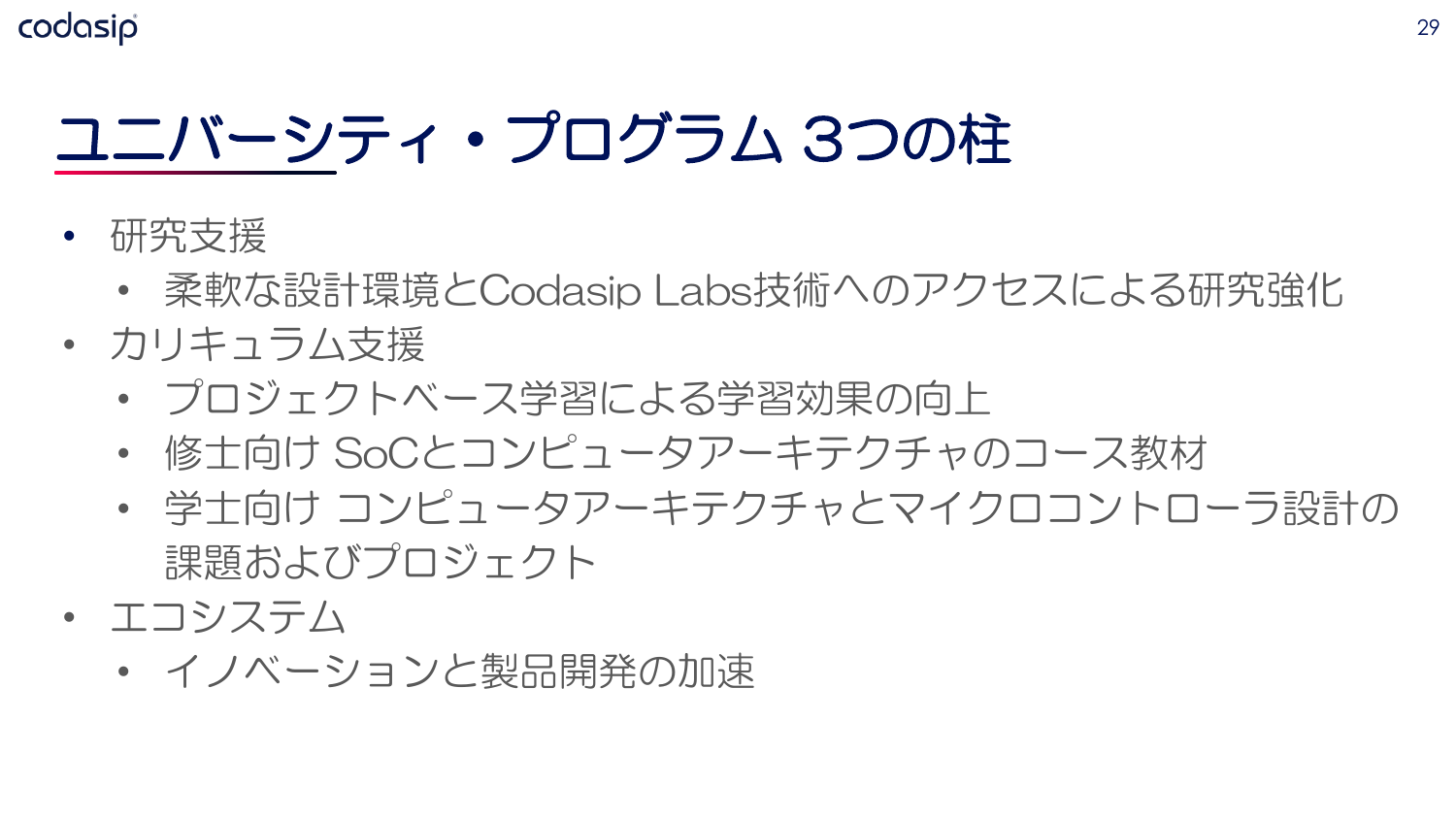### **Contact information**

- Codasip's University Program web page:
	- <https://codasip.com/university-program/>
- University Blog Postings:
	- How Today's Engineering Students Will Become the Processor Engineers of Tomorrow
		- [https://codasip.com/2022/03/16/how-todays-engineering-students-will](https://codasip.com/2022/03/16/how-todays-engineering-students-will-become-tomorrows-processor-engineers/)become-tomorrows-processor-engineers/
- Follow Codasip on LinkedIn at:
	- <https://www.linkedin.com/company/codasip/mycompany/>
- Keith Graham's LinkedIn page:
	- <https://www.linkedin.com/in/keithgraham3/>
- Keith Graham's email address:
	- [keith.graham@codasip.com](mailto:keith.graham@codasip.com)